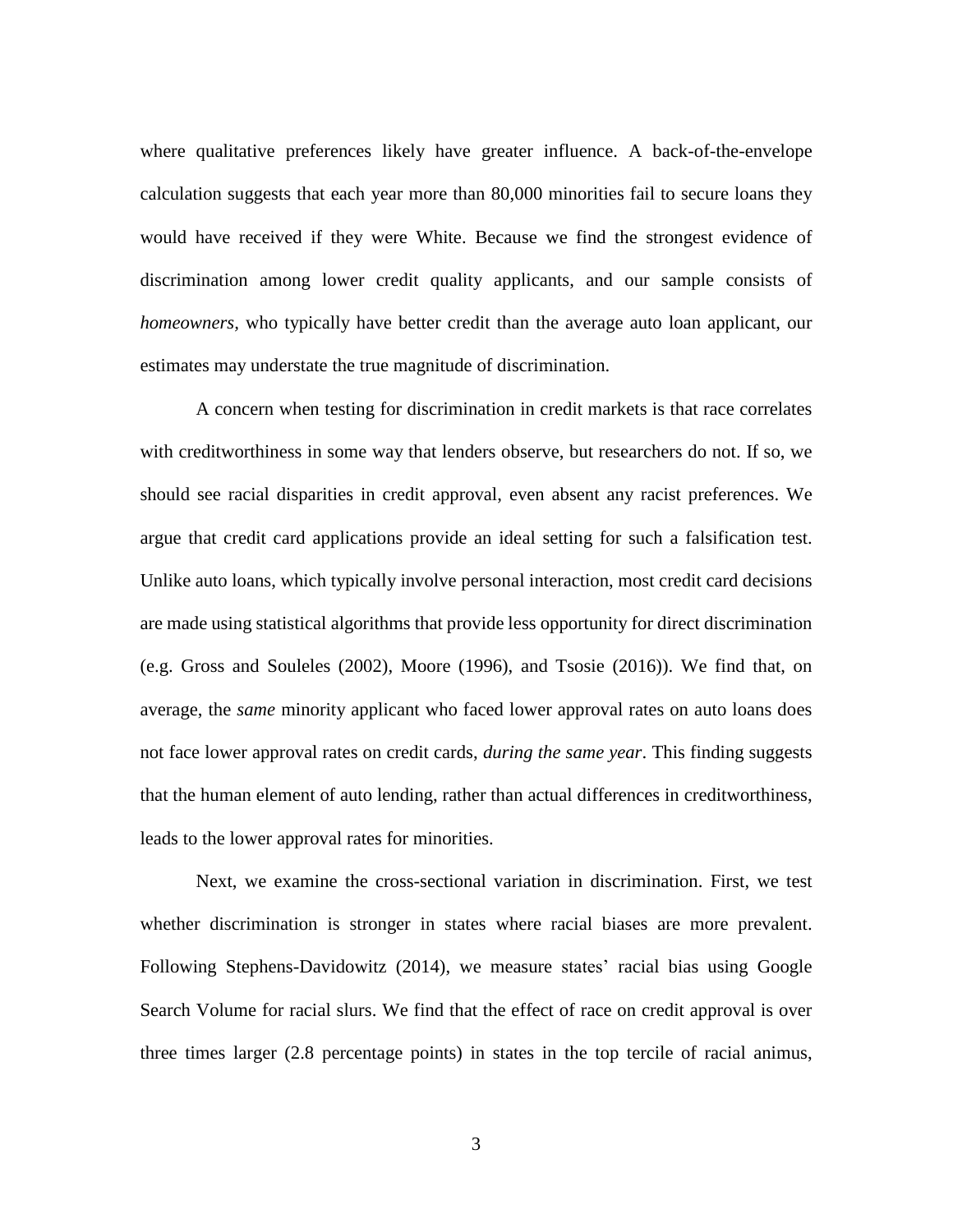compared to the remaining states (0.9 percentage points). We also test whether competition should persist despite competition, taste-based discrimination is costly and should be ameliorates discrimination. Whereas statistical discrimination is profitable for lenders and rooted out by competition (e.g., Buchak and Jørring (2017)). Consistent with taste-based discrimination, we find stronger results in low-competition environments.

 Discrimination also affects an intensive margin of credit provision through higher interest rates for minorities. *Ceteris paribus*, minorities pay 70 basis points more on their 37 point drop in credit score. This result is especially notable because we find it in the sample of borrowers who were approved—at lower average approval rates—for the loans. auto loans (APR) than White borrowers. This magnitude is comparable to the effect of a Moreover, the effect of minority status increases to 125 basis points for borrowers in high racial bias states.

 Some of these results could reflect an omitted variable bias if minorities are worse credit risks, even net of our extensive controls. 3 If true, it would lead to higher ex post default rates for minorities in our tests. *Ceteris paribus*, we find that minorities have a *lower* default rate in the full sample. In the subprime sample, default rates are a statistically marginal minority borrowers being more profitable than loans to marginal White significant 2.3 percentage points lower for minorities, consistent with loans to these borrowers. These results provide strong evidence that the racial disparities we document in

<sup>&</sup>lt;sup>3</sup> Such an omitted variable bias would still have difficulties explaining the cross-sectional patterns in discrimination we find, and the results of our falsification test based on credit card applications.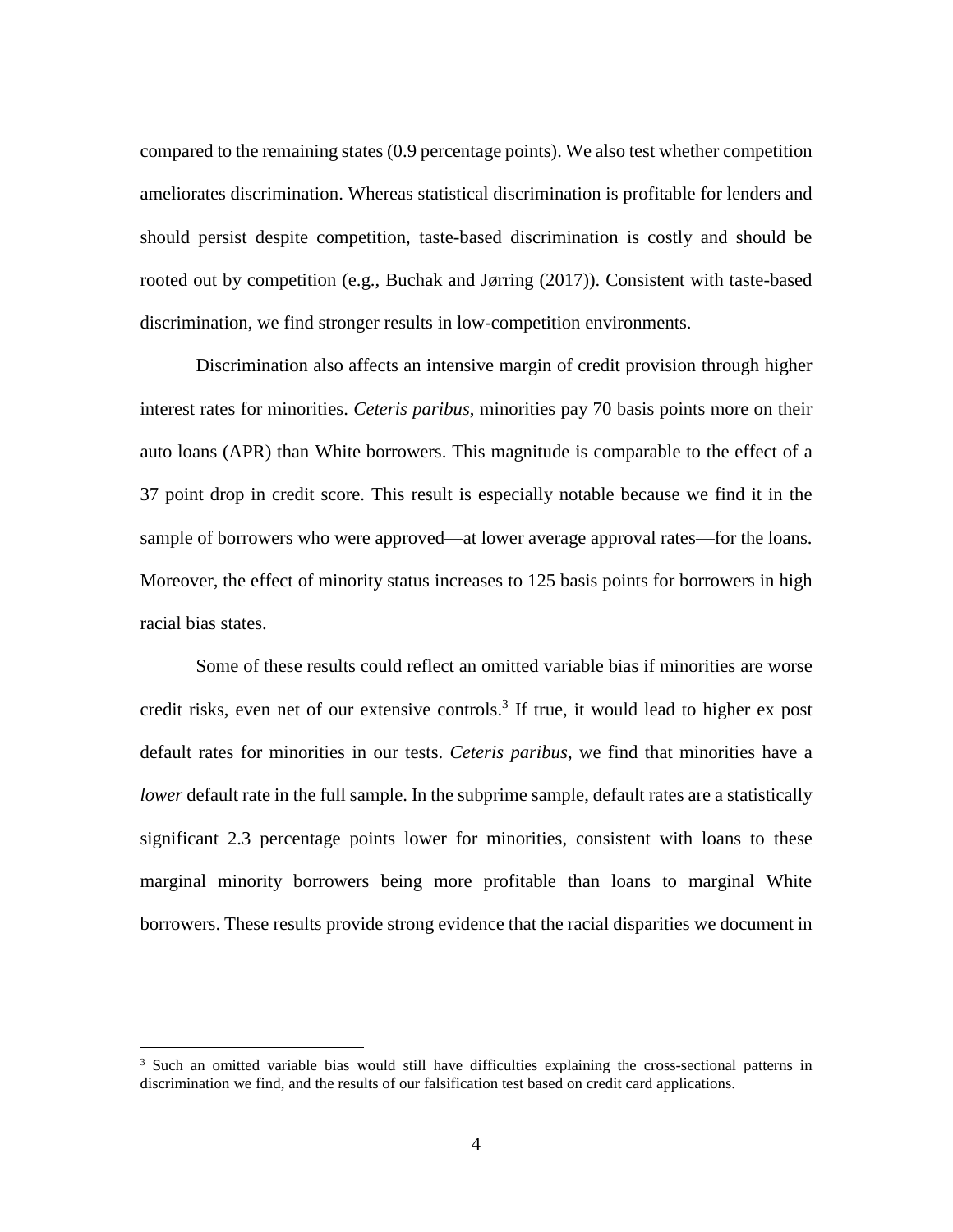credit approval and interest rates are generated by taste-based discrimination rather than omitted variable bias or statistical discrimination.

 In our final set of tests, we evaluate whether increased oversight of auto lenders discrimination occurred primarily in areas where indirect auto lending is most prevalent, providing evidence that we are indeed capturing the effect of the CFPB's actions. These findings are particularly relevant considering that CFPB oversight is an area of active affects discrimination. We exploit a sharp increase in the CFPB's scrutiny of indirect auto lenders in 2013. Our differences-in-differences tests show that the additional interest (APR) paid by minorities decreased from 84 basis points, to 35 basis points in the postevent period (a 58% decrease). A triple differences test shows that the reduction in debate—in fact, in 2018 Congress passed a joint resolution nullifying the 2013 Bulletin the CFPB used to spearhead its anti-discrimination enforcement policies.

 rarely include default rate tests (often due to data constraints), which makes inferences that Black borrowers default more (e.g. Berkovec et al. (1998)), raising questions about Our paper is related to prior work documenting racial disparities in approval rates for mortgages (e.g. Munnell et al. (1996)), credit cards (Cohen-Cole (2011)), and peer-topeer loans (e.g. Pope and Sydnor (2011)). 4 Studies also show that minorities pay higher interest rates on mortgages (e.g. Bayer, Ferreira, and Ross (2018)). However, prior studies about discrimination precarious. For example, evidence from the mortgage market suggests whether racial disparities in approvals and interest rates reflect actual taste-based

<sup>4</sup> Also, see studies on the role of race in high-cost lending (Dobbie et al. (2018)), and small business lending (e.g., Blanchflower, Levine, and Zimmerman (2003) and Fairlie, Robb, and Robinson (2018)).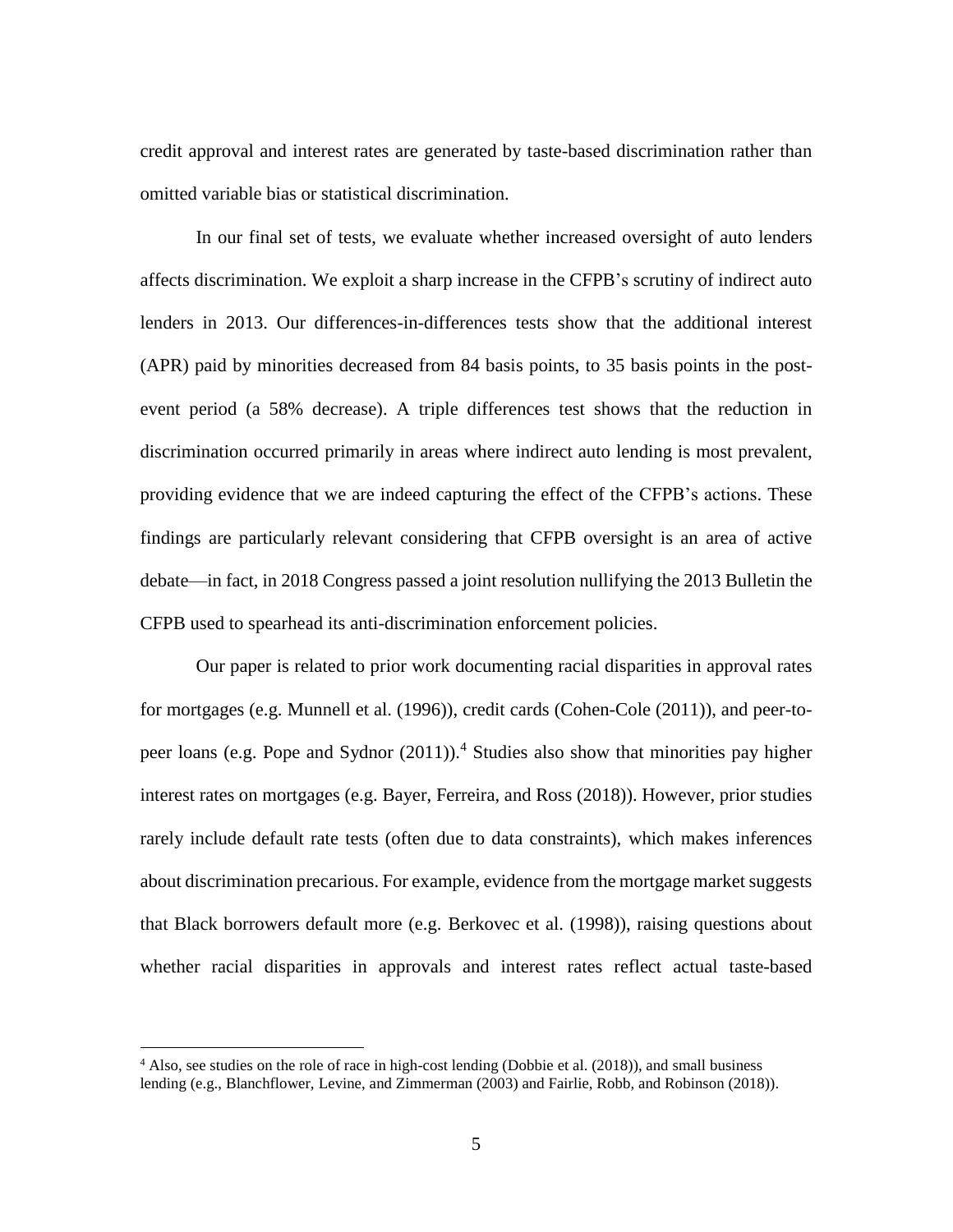discrimination. A distinguishing feature of our study is that we provide evidence of discrimination from all three settings—credit approvals, interest rates, and default rates allowing us to better isolate taste-based discrimination.

 credit scores. Our study provides the first estimates of the effect of race on auto loan The primary contribution of our paper is to provide substantial evidence of lending discrimination in the U.S. auto loan market. Most prior work in this area focuses on discrimination by automobile salespeople in the form of quoting minority shoppers higher prices (e.g. Ayers and Siegelman (1995)). Charles, Hurst, and Stephens (2008) document that Black borrowers pay higher rates on auto loans, but their tests cannot condition on approval, robust estimates of the additional interest minorities pay, and the first tests for taste-based discrimination in this market using ex post default rates. Each of our tests provides strong evidence that discrimination is prevalent in the U.S. auto loan market.

# **2. Background Information on Auto Lending**

 $\overline{a}$ 

 In this section we provide some general information about the U.S. auto loan market.<sup>5</sup> In 2017, 91% of U.S. Households had automobiles, and roughly 70% of auto purchases were used vehicles. 6 Automobiles are a major household expenditure and the majority of purchases are financed (85% of new vehicles; 54% of used). Over 100 million U.S. consumers have auto debt as of 2017, with aggregate balances over \$1.1 trillion.

<sup>&</sup>lt;sup>5</sup> Unless otherwise specified, auto lending statistics in this section come from an industry report, which can be found here: [https://www.experian.com/assets/automotive/quarterly-webinars/2017-q4-safm.pdf.](https://www.experian.com/assets/automotive/quarterly-webinars/2017-q4-safm.pdf)<br><sup>6</sup> Household automobile ownership comes from the National Household Travel Survey. The composition of

auto purchases comes from the fact that new vehicle purchases totaled 17.1 million in 2017 according to the Bureau of Economic Analysis, and used vehicle purchases totaled 39.2 million according to Edmunds, a leading automotive information provider.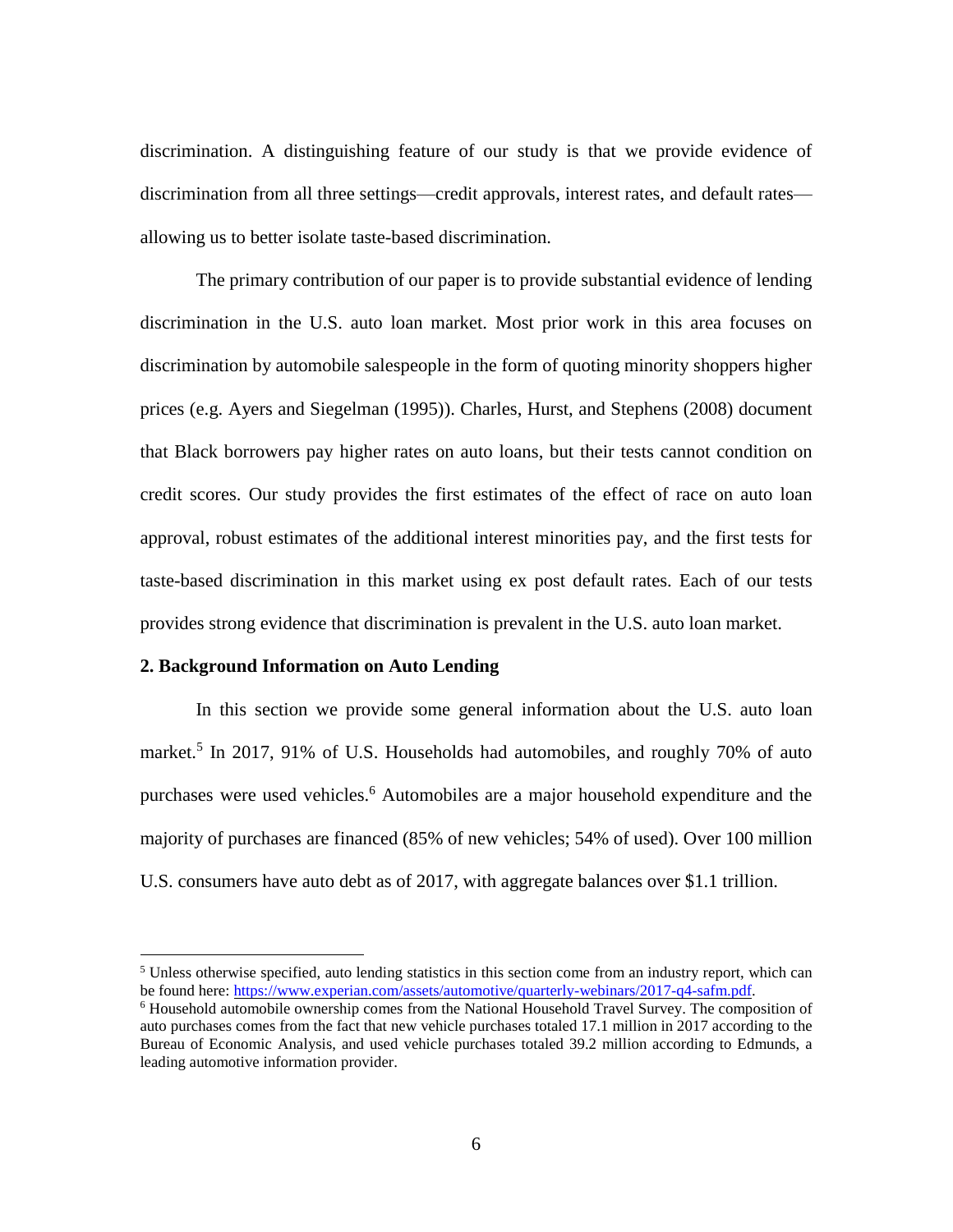originations in 2017, with roughly half of these loans financing used cars. 7 Of the remaining 42% (subprime loans), roughly three quarters were for used cars. The average loan amount is around \$30,000 for new and \$20,000 for used cars. Average interest rates on auto loans ranged from around 4% for the most creditworthy borrowers, to around 16% Prime borrowers (credit score greater than 660) accounted for 58% of auto loan for the least creditworthy borrowers.

 To understand the structure of the auto lending industry, it is useful to classify lenders, and "buy here pay here" lenders. While banks usually interact directly with loans, and do not interact with the consumer.<sup>8</sup> Indirect auto lenders are either the "captive" independent auto finance company. "Buy here pay here" lenders are typically used car banks (53.3%), indirect auto lenders (40.3%, mostly from captives), and "buy here pay lenders into three types: banks (commercial banks, thrifts, credit unions, etc.), indirect auto consumers (direct lending), indirect auto lenders partner with car dealerships to originate financing arm of a major auto manufacturer (e.g. Ford Motor Credit Company) or an dealerships that originate loans on-site. Based on 2017 originations, the market shares were here" lenders  $(6.4\%)$ .

For auto loans financed indirectly, the consumer and lender never meet. Instead, the dealership helps the consumer obtain financing. For example, a typical scenario would

 $<sup>7</sup>$  The credit score mentioned is the Vantage Score, which we use throughout the paper. The three major</sup> consumer credit bureaus developed Vantage Score to rival FICO scores, and it is the second most popular credit score. Vantage Score has the same score range as FICO, and is very similar, which led FICO to sue (unsuccessfully) the credit bureaus for producing such a similar product.<br>
<sup>8</sup> Some banks also have indirect lending programs.<br>
<sup>9</sup> "Buy here pay here" dealerships typically do not report their loans to the major consumer

which will prevent these loans from being included in our analyses.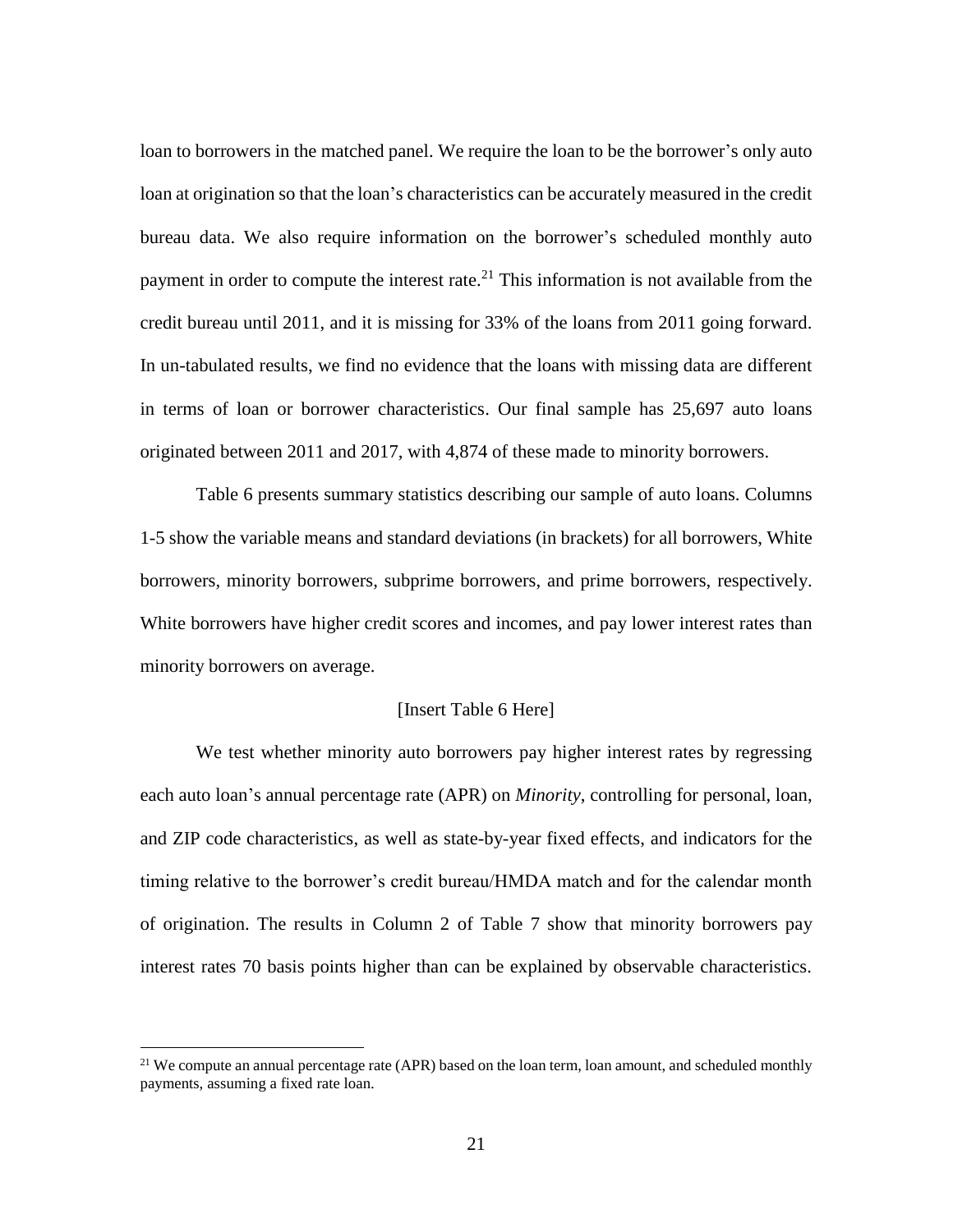This magnitude is comparable to what we would expect from a 37 point decrease in borrower credit score, and is larger than studies have typically found in other consumer credit markets—e.g., Bartlett et al. (2019) find that minorities pay rates 8 basis points higher in the mortgage market.

targeted in class action lawsuits in the late 1990s and early  $2000s$ .<sup>22</sup> In an analysis closer borrowers and 320 Black borrowers from the 1992-2001 waves of the Survey of Consumer 134 basis point higher rates. The authors control for several self-reported measures of a borrower's credit history, but the SCF data do not contain credit scores. In our data, we *Credit Score* (see Table A.3). These findings suggest that even analyses that control for a of race.<sup>23</sup> Omitting credit history variables altogether (even controlling for age, sex, Two prior studies also examine racial disparities in auto loan interest rates. Cohen (2012) reports statistics demonstrating that a higher percentage of Black borrowers' loans included dealer markups (and their markups were larger) at several indirect auto lenders to ours, Charles, Hurst, and Stephens (2008) use data on auto loans to 2,725 White Finances (SCF). The authors estimate quantile regressions, and find that race matters primarily at the 75th percentile of the interest rate distribution, where Black borrowers pay estimate the additional interest paid by Black borrowers at the 75th percentile of rates to be 100 basis points using our full set of controls, and 139 basis points if we exclude only set of credit history variables, but not credit scores, likely significantly overstate the effect

<sup>&</sup>lt;sup>22</sup> These confidential data were accessed as a plaintiff's expert and cannot be used for research purposes.<br><sup>23</sup> Direct comparisons of our results to those in Charles, Hurst, and Stephens (2008) should be made with

caution in light of the different time periods and imperfect overlap in controls—although we do find similar estimates to theirs when we omit *Credit Score* from the controls. The change in our own estimates when we include/exclude *Credit Score* provides more robust (albeit similar) evidence of its importance. We note that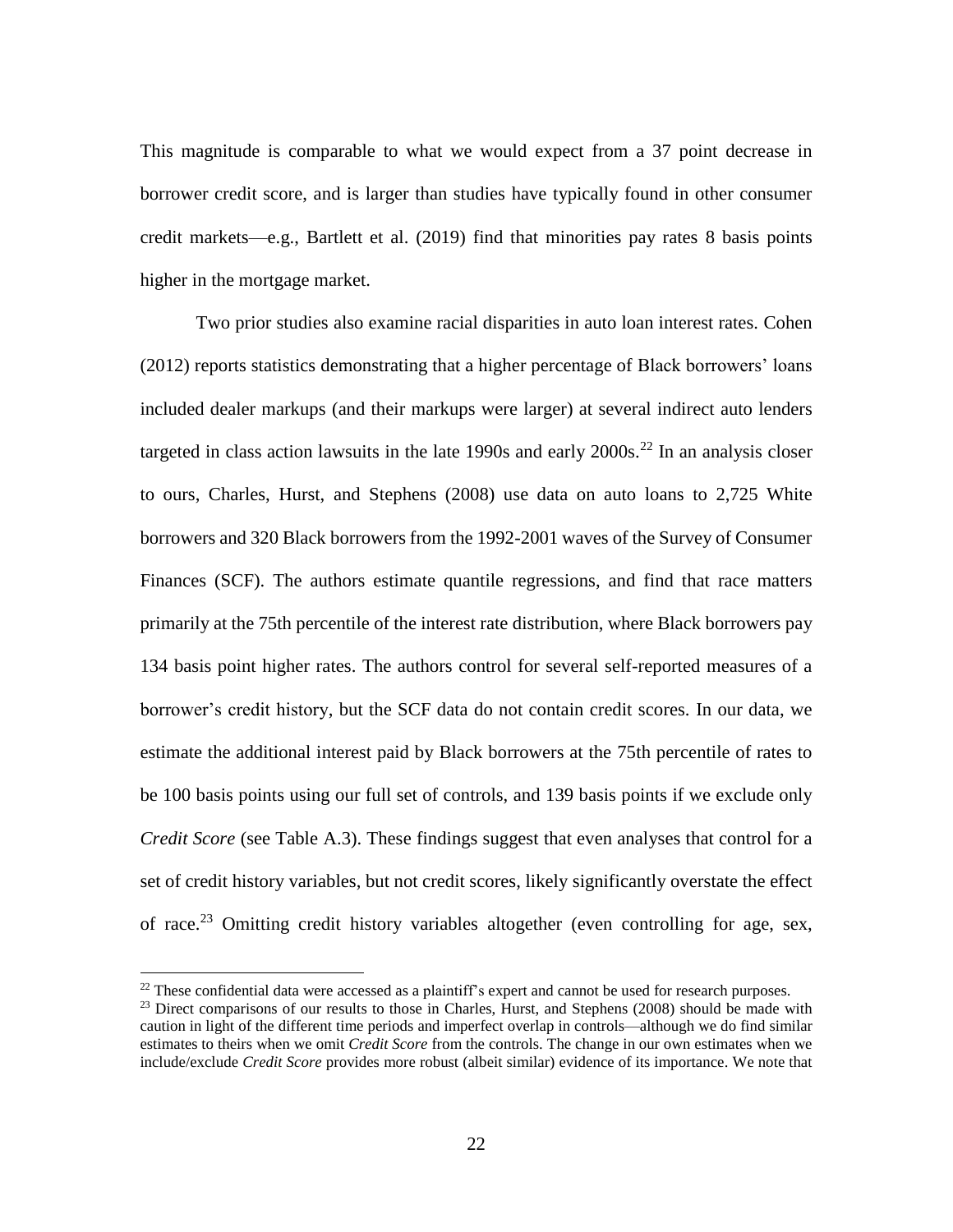income, loan characteristics, etc.) leads to estimates that overstate the effect of race by a factor of 2 or more—compare Columns 1 and 2 of Table 7 or see Table A.3.

 Next, we take advantage of the rich cross-sectional variation in our data, and test where race has the largest impact on interest rates. The results in Column 3 of Table 7 show have a larger effect on interest rates in areas with low banking competition, although this point estimate is statistically insignificant (Table 7, Column 4). The results in Column 5 non-bank lending where the borrower lives, however, the analysis in Section 7 will shed that the effect of race is much larger in high racial bias states (top tercile of *Racial Slur GSV*). In these states, minorities pay interest rates 125 basis points (26% of a standard deviation) higher than can be explained by observable characteristics. Race also appears to show no significant difference in the effect of race on interest rates based on the share of light on the CFPB's role in this matter. The test in Column 6 suggests that population density does not play a role in the cross-sectional patterns we find.

# [Insert Table 7]

 At this point, we consider whether the type of car being purchased (e.g. new versus fact that automobile dealerships range from large new car dealerships affiliated with used), and hence the representative institutions involved in the sale and financing of that type of car, affect the levels of discrimination we find. This analysis is motivated by the manufacturers, to small independent used car dealers. Moreover, in indirect auto lending, employees at car dealerships often help set the interest rate via dealer markup. Admittedly,

numerous other lending discrimination studies argue that the various (often self-reported) credit history indicators they use should proxy well for the credit scores that lenders actually use.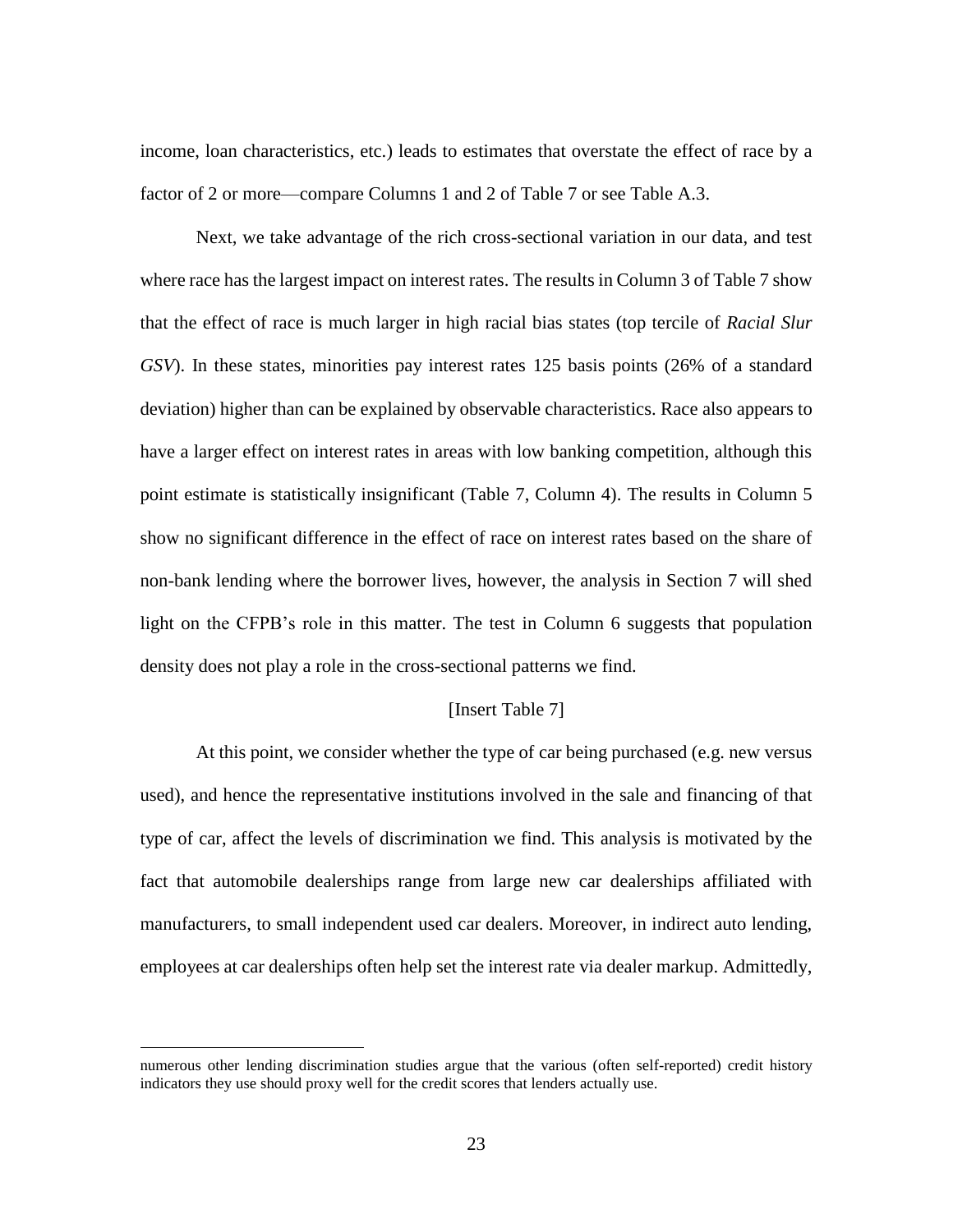we cannot directly observe the type of car being purchased, or the institutions involved. However, we do observe the loan size, which (especially in the extremes) is likely a good indicator for whether the car is new versus used. We find the most discrimination for the borrowers. However, even minorities with prime credit scores buying expensive cars that are almost certainly new, pay rates 18 basis points higher than comparable White borrowers (see Table A.4 for these results). In sum, the results in this section show that minorities smallest auto loans (likely used cars). This pattern holds for both prime and subprime face discrimination not only at the extensive margin of credit provision (loan approval), but also at an intensive margin (loan pricing).

# **6. Race and Auto Loan Default Rates**

 whether loans to marginal minority borrowers are more profitable than those to marginal more likely, individual employees of lenders) set the bar higher for minorities due to racial biases/preferences. To implement the outcome test, researchers examine loan performance conditional on loan and borrower characteristics, and lower ex post default rates for Therefore, we test whether minority auto borrowers are more or less likely to default than In this section we implement a version of the outcome test proposed in Becker (1957, 1993), to test for discrimination in the auto loan market. Becker (1957, 1993) proposes that, in order to identify taste-based discrimination, researchers should test White borrowers. The underlying intuition is that this test evaluates whether lenders (or minorities are considered strong evidence of discrimination (Ferguson and Peters (1995)). comparable White borrowers.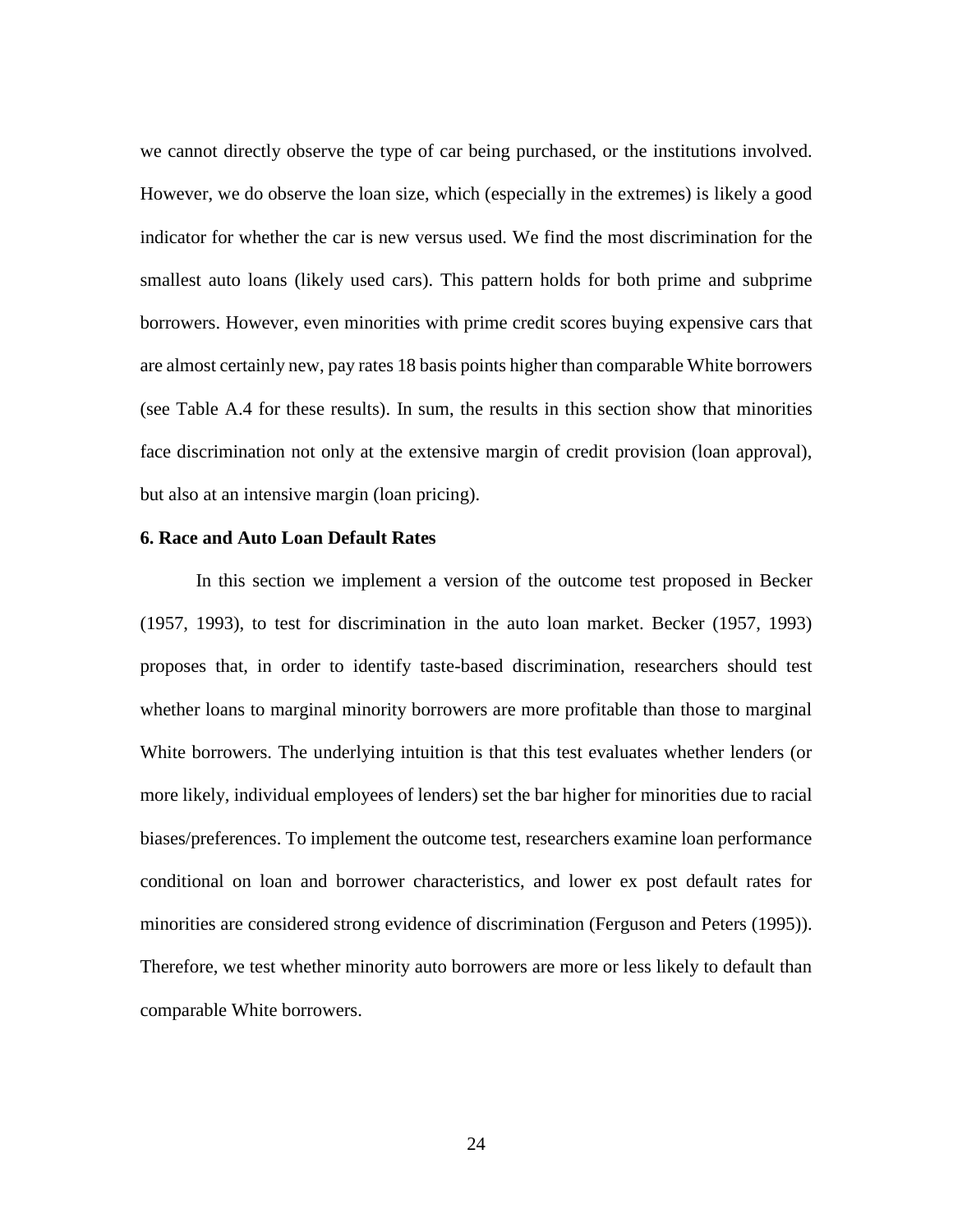For our default rate tests, we need to make two additional requirements to include auto loans in the sample. First, we end the sample with loans originated in 2015, so that we can track the performance of loans for at least two years. Specifically, we examine the loan's status as of December 31 in the year of origination and the following two calendar years.<sup>24</sup> We mark the loan as a default if the borrower is 90 or more days delinquent at any of these three points, or if the automobile has been repossessed during this time. Second, we require auto loans to be originated after their borrower's match to HMDA, i.e., after their mortgage or refinance loan, so that our sample of auto loans is not affected by any forward-looking bias. Without this filter, a forward-looking bias could arise because a chances of making it into our matched sample. Requiring auto loans to be originated after recent auto loan default would hurt a borrower's mortgage application, and thus their the match to HMDA eliminates this concern.

 and controls for personal, loan, and ZIP code characteristics, as well as state-by-year fixed full sample, minority status has a negative effect on the probability of default, but the point estimate is statistically insignificant. Subprime borrowers may be a more appropriate sample for the outcome test, as they are more likely to be the marginal borrowers. In the subprime sample (Column 2), minority status has a negative and statistically significant In the tests presented in Table 8, we regress our indicator for default on *Minority*, effects, and indicators for the number of years since the borrower's credit bureau/HMDA match and for the calendar month of origination. The results in Column 1 show that in the

<sup>&</sup>lt;sup>24</sup> The credit bureau data only allow us to see detailed information on delinquency status as of when the credit file is extracted (December 31 each year in our sample). However, we include indicators for calendar month of origination, in order to control for any differences in default rates based on where these December 31 points fall in the life of the loan.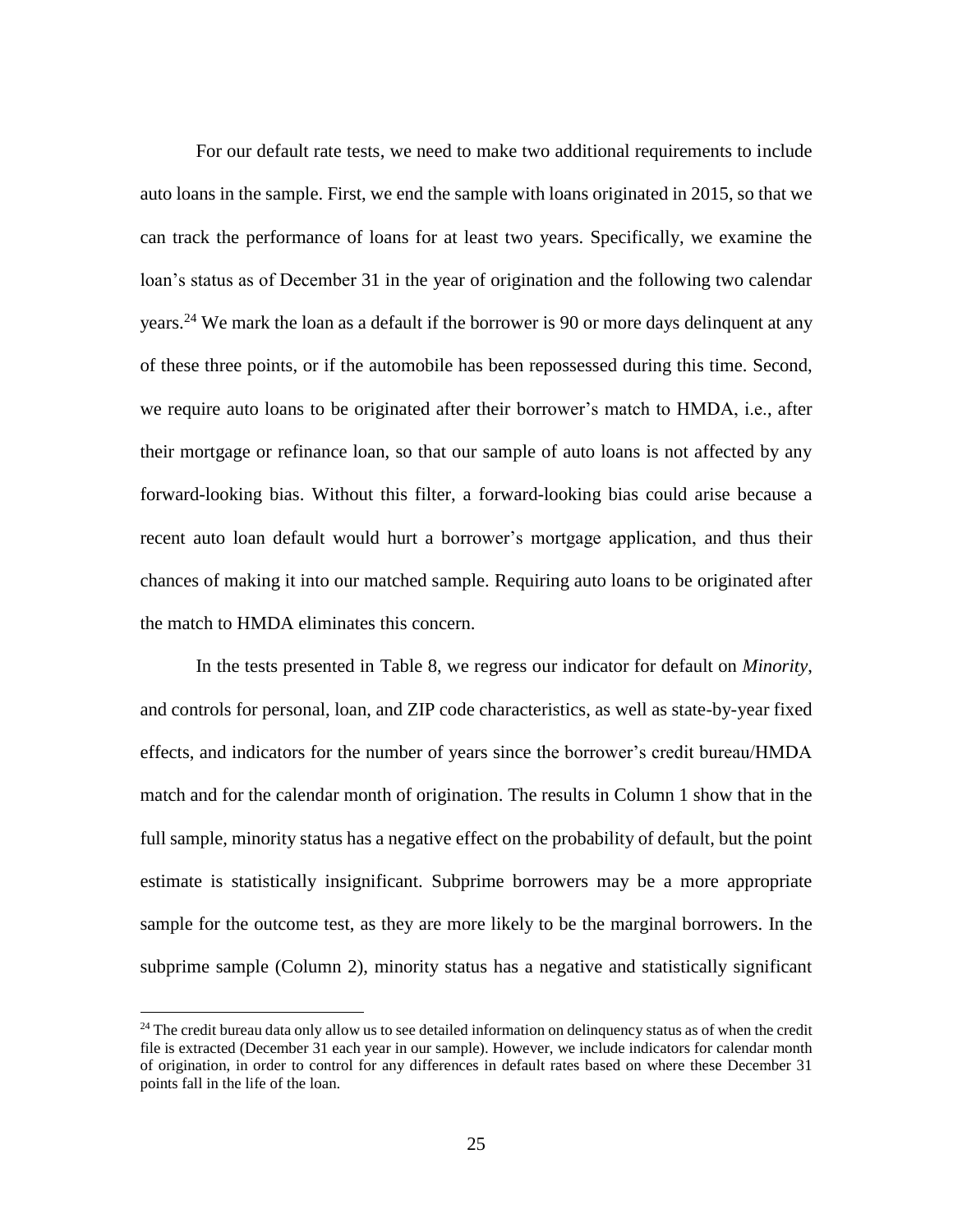to the effect of a 39 point increase in a borrower's credit score. Column 3 shows that the effect of minority status is insignificant in the sample of prime borrowers. The results from these default rate tests provide evidence that minorities, especially those with subprime effect (2.3 percentage points) on the probability of default. This magnitude is comparable credit scores, face taste-based racial discrimination in the auto loan market.

# [Insert Table 8]

 against showing discrimination. Therefore, the default rate approach may be the most The tests in this section are an important check on the evidence of discrimination presented in Sections 4 and 5. A serious concern in any study of lending discrimination is that minority status is correlated with an unobserved component of credit risk, creating an omitted variable bias that could skew credit approval and interest rate results in favor of discrimination. However, if this bias exists, it should also skew the default rate results conservative. As such, these results may offer the clearest evidence of discrimination.

# **7. CFPB Oversight and Auto Lending Discrimination**

 in a Bulletin that it intended to hold indirect auto lenders accountable for discrimination. The CFPB solidified its stance in December 2013, when it issued its first major enforcement action against a large indirect auto lender for discriminatory lending practices, In this section we test whether more intense regulatory oversight reduces discrimination in the auto loan market. In March 2013 the CFPB conspicuously identified ordering Ally Financial to pay \$98 million in damages and penalties.

 In our first set of tests, we use a differences-in-differences approach to assess whether the increase in regulatory scrutiny caused a reduction in discrimination.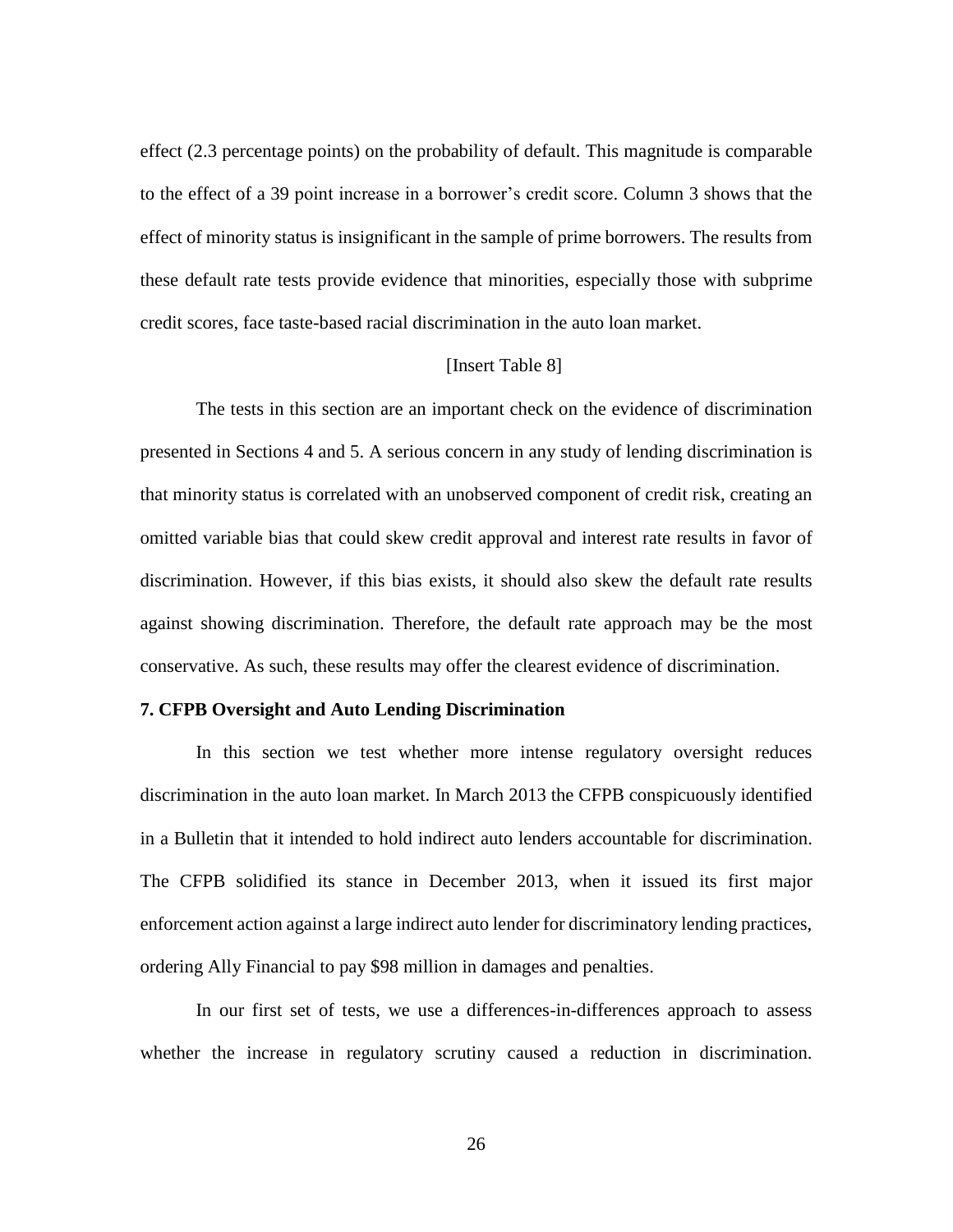Specifically, we test whether racial disparities in interest rates and credit approval changed after 2013. We use the same samples as our prior tests, and treat 2011-2013 as the preintervention period, and 2014-2017 as the post-intervention period.

 period to 35 basis points in the post period—a 58% decrease. This large decline is percentage points, although this change was statistically insignificant. It may not be that the Bulletin and the Consent Order against Ally Financial focus primarily on interest rates.<sup>25</sup> Yet, these credit approval results show that pressure to avoid charging minorities disproportionately high dealer markups/rates did not reduce these borrowers' access to The differences-in-differences tests for interest rates and credit approval are shown in Columns 1 and 4 of Table 9, respectively. The results in Column 1 show that the additional interest (APR) paid by minorities decreased from 84 basis points in the pre statistically significant at the 1% level. The results in Column 4 show that the reduction in credit approval rates that minorities faced declined from 1.8 percentage points to 1.2 surprising that the pressure from the CFPB had less of an impact on approval rates, given credit, as it might have if the rates were necessary to make these loans profitable. Overall, our tests suggest that the CFPB was effective in mitigating discrimination.

# [Insert Table 9]

 Next, we exploit the fact that the CFPB scrutiny fell on indirect auto lenders, e.g. non-bank lenders like manufacturers' financing arms. We use a triple differences approach to test whether the change in discrimination was larger where non-bank auto lending is

<sup>&</sup>lt;sup>25</sup> The Consent Order against Ally Financial can be found here: https://files.consumerfinance.gov/f/201312\_cfpb\_consent-order\_ally.pdf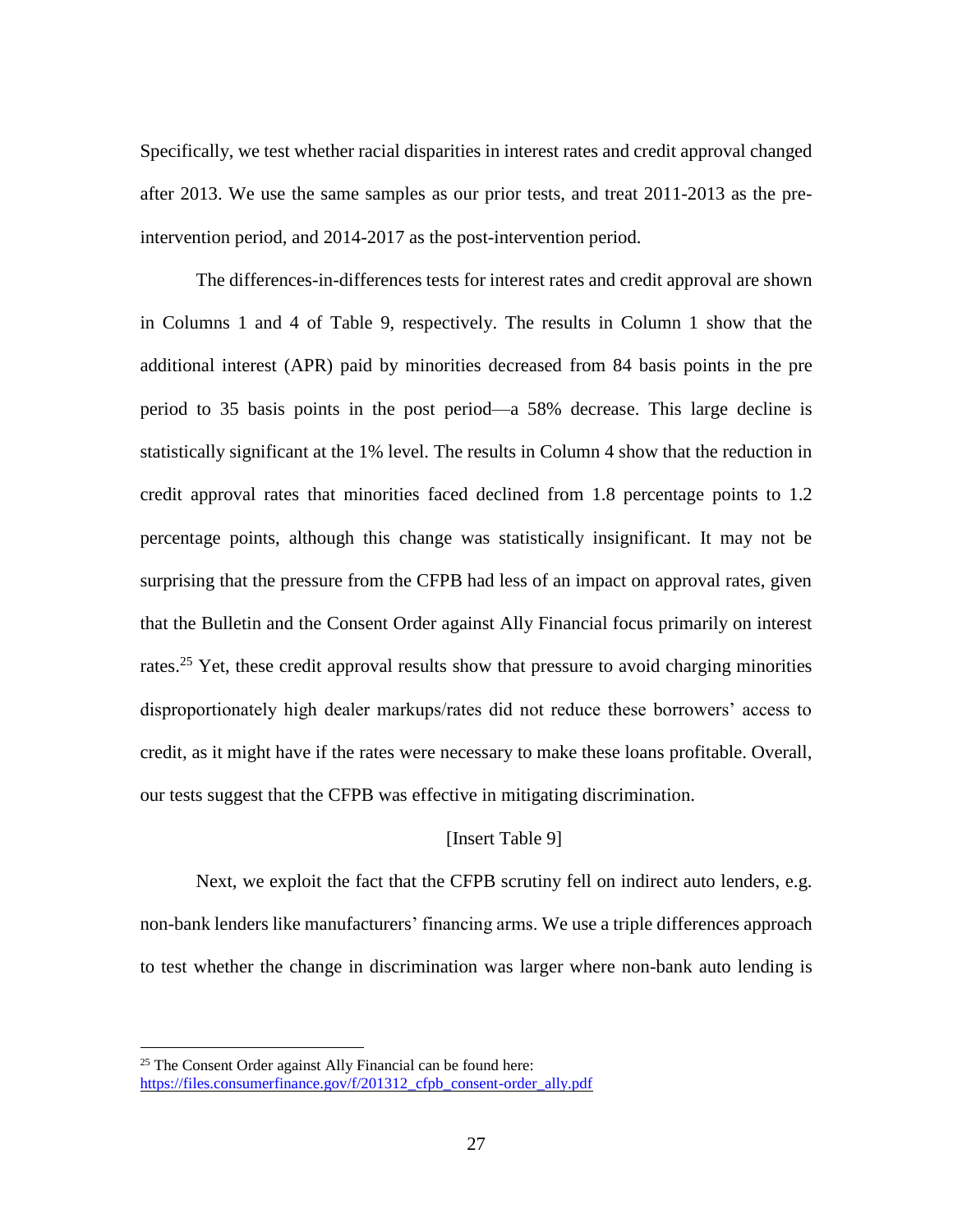driving the overall effect in our differences-in-differences test, as the reduction in the most prevalent. Column 2 of Table 9 presents our results. Interest rate discrimination dropped significantly more in counties with the most non-bank lending, where lenders faced more scrutiny. In fact, the reduction in discrimination in these areas appears to be remaining areas is statistically insignificant. The actions taken by the CFPB appear to have reduced discrimination, as opposed to a downward trend in discrimination over time.

 surprising considering the CFPB's focus was on interest rate discrimination. In Columns 3 and 6 of Table 9, we test whether discrimination is decreasing at a different rate in high In Column 5 of Table 9, we conduct a similar triple differences test using credit approval as the outcome variable. The results show no significant difference between the trends in discrimination in high versus low non-bank financing areas. This result is not versus low racial bias states, and find no such evidence.

 each year from 2011-2017. The point estimates come from a regression of interest rates on year. Panel A shows these estimates for the sample of minorities living in areas with a high share of non-bank auto lending. The results show that there is no major time trend in the there is a large drop in the additional interest paid by minorities from 2013 to 2014— Figure 3 shows estimates of the additional interest paid by minorities on auto loans the full set of controls, where the *Minority* indicator is interacted with indicators for each additional interest paid by minorities in the period preceding the CFPB's actions. However, precisely the time of the CFPB's actions. Panel B of Figure 3 shows no such drop in the additional interest paid by minorities in areas that were less affected by the CFPB's actions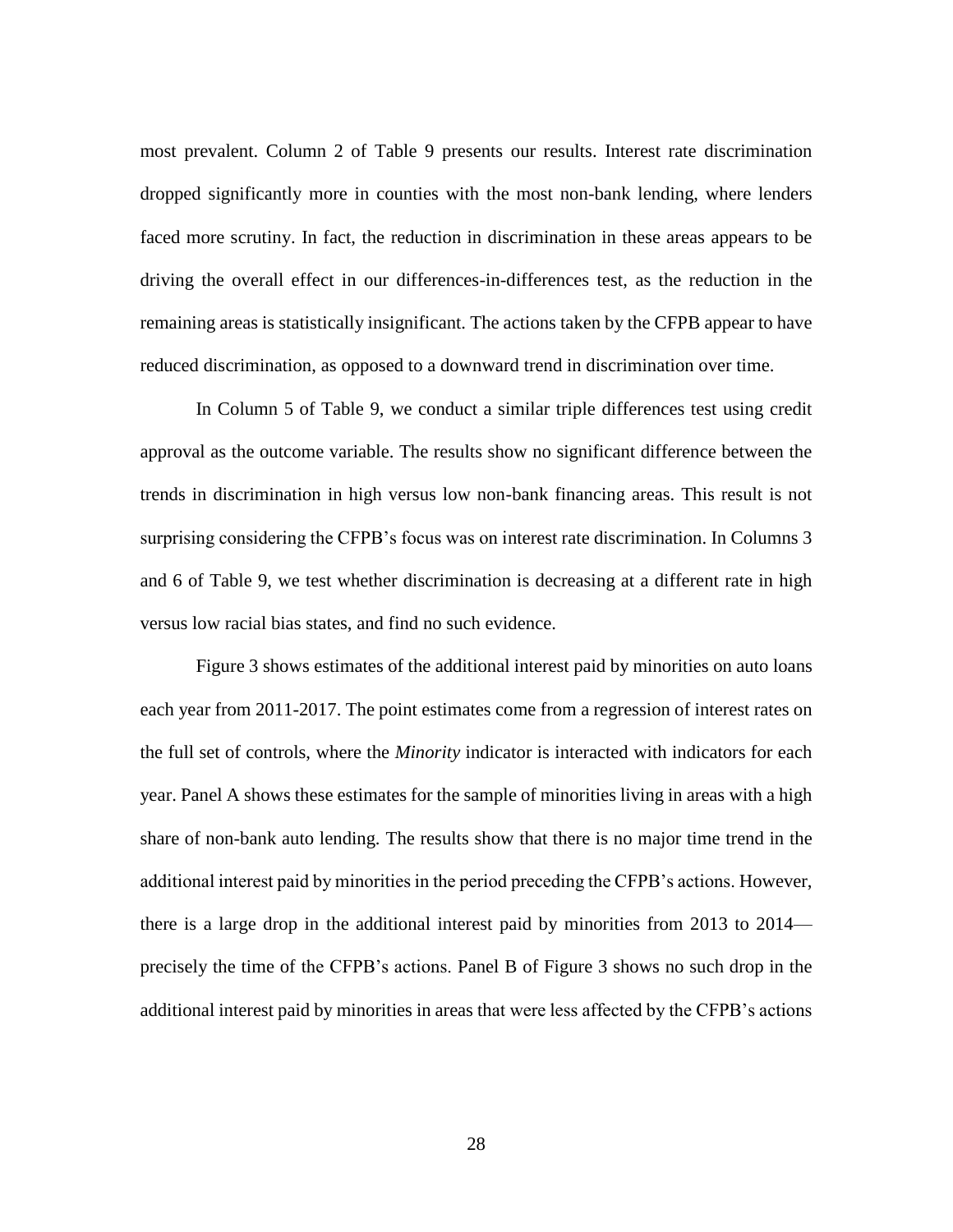due to having a low share of non-bank auto lending. These results provide strong evidence that the CFPB's actions led to a reduction in discrimination by non-bank auto lenders.

#### [Insert Figure 3]

# **8. Conclusion**

 Our paper provides evidence of lending discrimination in the U.S. auto loan market. We find that Black and Hispanic applicants face lower credit approval rates than White applicants after controlling for credit score, income, and a broad set of personal, demographic, and geographic characteristics. The point estimates and a back-of-the- envelope calculation suggest that approximately 80,000 minority applicants fail to obtain auto loans each year due to discrimination.

 areas where racial biases are more prevalent, and where banking competition (which should card lenders, who take the human element out of the lending process. These findings The effect of minority status on credit approval is larger for applicants living in limit discrimination) is less intense. Moreover, minority auto loan applicants, in the same borrower-years, do not face lower approval rates on the applications they submit to credit provide evidence that the racial disparities we document in auto loan approval rates stem from discrimination, rather than an omitted variables problem.

 When they receive auto loans, minority borrowers (especially those in high racial bias states) pay higher interest rates than White borrowers, controlling for a broad set of borrower, loan, demographic, and geographic characteristics. Furthermore, controlling for these characteristics, we find that minority borrowers default *less*. The results from this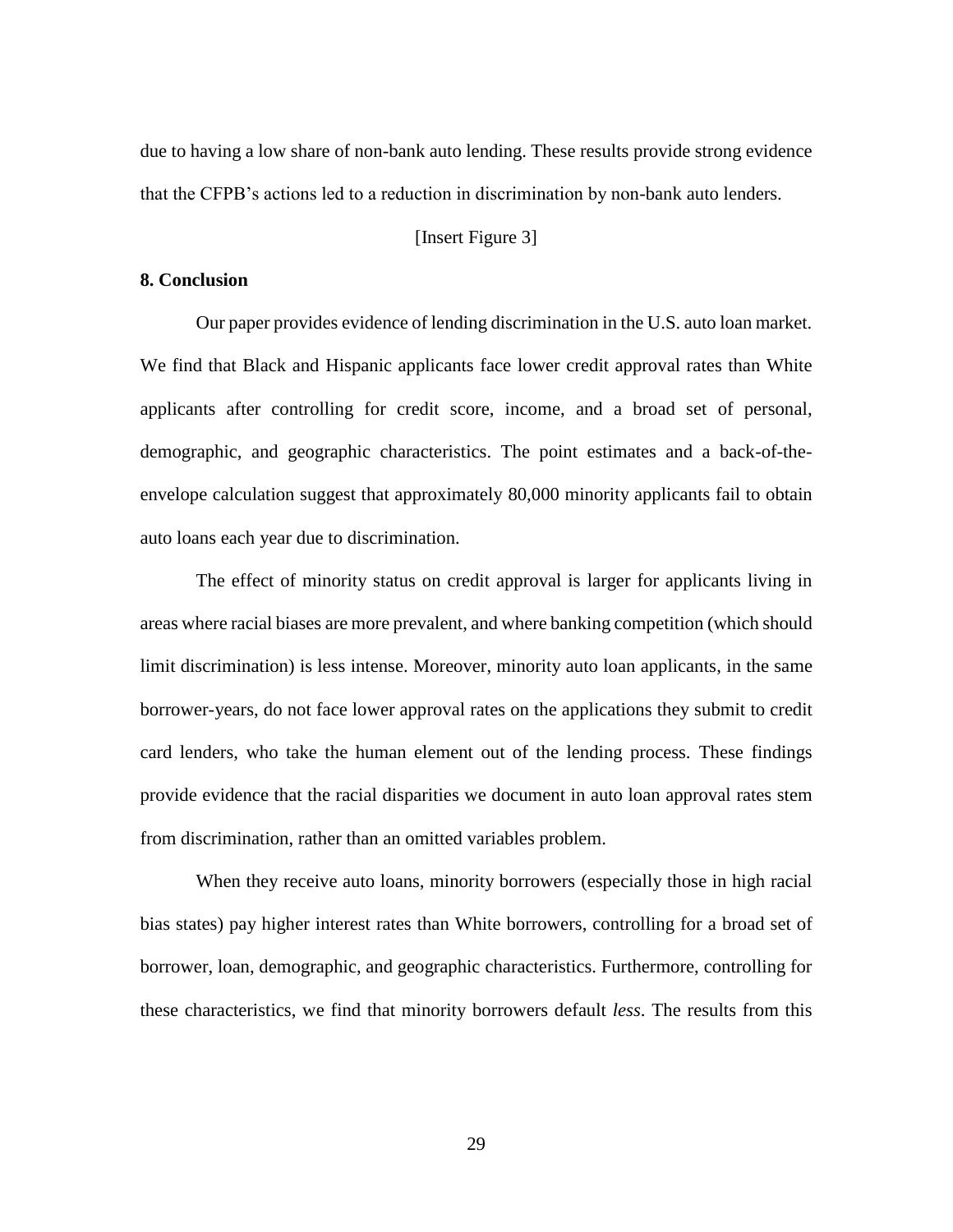outcome test (Becker (1957, 1993)) provide evidence that minorities face taste-based discrimination in the auto loan market.

 concomitant decrease in credit approval rates. However, CFPB oversight is an area of discrimination in this market, and of the viability of future policy interventions are We show that the CFPB's increased scrutiny of auto lenders starting in 2013 led to almost a 60% decrease in the additional interest that minorities pay on auto loans, with no active debate, and in 2018, Congress passed a joint resolution nullifying the 2013 Bulletin that the CFPB used to spearhead its initiative. Further exploration of the determinants of promising areas for future research.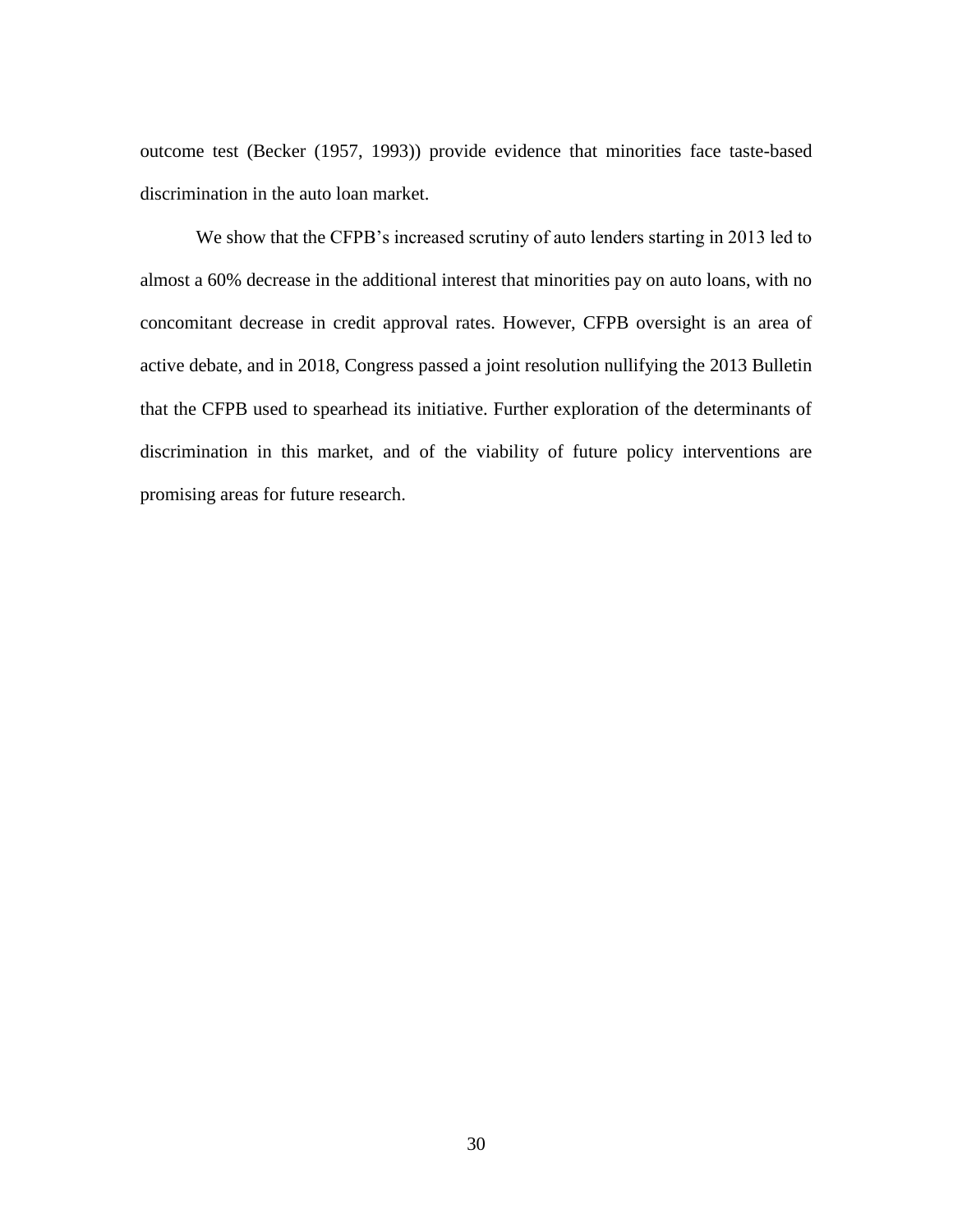# **References**

Akey, Pat, Christine Dobridge, Rawley Z. Heimer, and Stefan Lewellen, 2018, Pushing Boundaries: Political Redistricting and Consumer Credit, *Available at SSRN: https://ssrn.com/abstract=3031604*.

Akey, Pat, Rawley Z. Heimer, and Stefan Lewellen, 2018, Politicizing Consumer Credit, *Available at SSRN: https://ssrn.com/abstract=3042896*.

Avery, Robert B., Mary F. Bilinski, Brian K. Bucks, Christine Chai, Tim Critchfield, Ian H. Keith, Ismail E. Mohamed, Forrest W. Pafenberg, Saty Patrabansh, Jay D. Schultz, and Claudia E. Wood, 2017, A Profile of 2013 Mortgage Borrowers: Statistics from the National Survey of Mortgage Originations.

Ayers, Ian, and Peter Siegelman, 1995, Race and Gender Discrimination in Bargaining for a New Car, *American Economic Review* 85, 304–321.

Bartlett, Robert, Adair Morse, Richard Stanton, and Nancy Wallace, 2019, Consumer-Lending Discrimination in the FinTech Era, *Available at SSRN: https://ssrn.com/abstract=3063448*.

Bayer, Patrick, Fernando Ferreira, and Stephen L. Ross, 2018, What Drives Racial and Ethnic Differences in High-Cost Mortgages? The Role of High-Risk Lenders, *Review of Financial Studies* 31, 175–205.

Becker, Gary S., 1957, *The Economics of Discrimination* (University of Chicago Press, Chicago).

Becker, Gary S., 1993, Nobel Lecture: The Economic Way of Looking at Behavior, *Journal of Political Economy* 101, 385–409.

Benmelech, Efraim, Ralf R. Meisenzahl, and Rodney Ramcharan, 2017, The Real Effects of Liquidity During the Financial Crisis: Evidence From Automobiles, *Quarterly Journal of Economics* 132, 317–365.

Berkovec, James A., Glenn B. Canner, Stuart A. Gabriel, and Timothy H. Hannan, 1998, Discrimination, Competition, and Loan Performance in FHA Mortgage Lending, *Review of Economics and Statistics* 80, 241–250.

Bhutta, Neil, and Benjamin J. Keys, 2016, Interest Rates and Equity Extraction During the Housing Boom, *American Economic Review* 106, 1742–1774.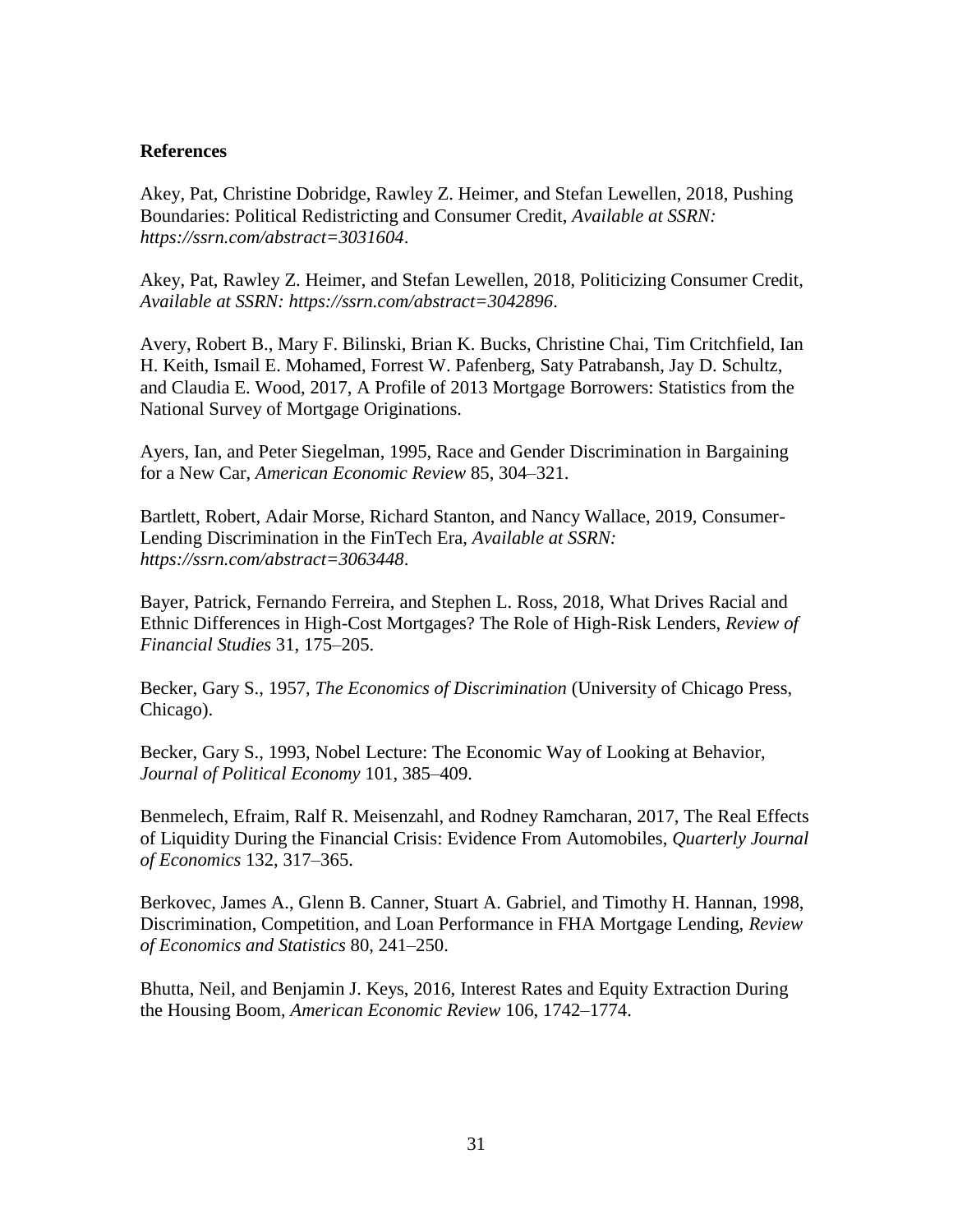Blanchflower, David G., Phillip B. Levine, and David J. Zimmerman, 2003, Discrimination in the Small-Business Credit Market, *Review of Economics and Statistics*  85, 930–943.

Brown, James R., J. Anthony Cookson, and Rawley Z. Heimer, 2018, Growing Up Without Finance, *Journal of Financial Economics* Forthcoming.

Buchak, Greg, and Adam Jørring, 2017, Does Competition Reduce Racial Discrimination in Lending?, *Available at SSRN: https://ssrn.com/abstract=2951843*.

Charles, Kerwin Kofi, Erik Hurst, and Melvin Stephens, 2008, Rates for Vehicle Loans: Race and Loan Source, *American Economic Review (P&P)* 98, 315–320.

Cohen-Cole, Ethan, 2011, Credit Card Redlining, *The Review of Economics and Statistics*  93, 700–713.

Cohen, Mark A., 2012, Imperfect Competition in Auto Lending: Subjective Markup, Racial Disparity, and Class Action Litigation, *Review of Law and Economics* 8, 21–58.

Day, Theodore E., and S. J. Liebowitz, 1998, Mortgage Lending to Minorities: Where's the bias?, *Economic Inquiry* 36, 3–28.

Dobbie, Will, Andres Liberman, Daniel Paravisini, and Vikram Pathania, 2018, Measuring Bias in Consumer Lending, *Available at SSRN: https://ssrn.com/abstract=3258699*.

Fairlie, Robert, Alicia Robb, and David T. Robinson, 2018, Black and White: Access to Capital among Minority-Owned Startups, *Available at https://siepr.stanford.edu/research/publications/black-and-white-access-capital-amongminority-owned-startups*.

Ferguson, Michael F., and Stephen R. Peters, 1995, What Constitutes Evidence of Discrimination in Lending?, *Journal of Finance* 50, 739–748.

Gross, David B., and Nicholas S. Souleles, 2002, Do Liquidity Constraints and Interest Rates Matter for Consumer Behavior? Evidence from Credit Card Data, *Quarterly Journal of Economics* 117, 149–185.

Lee, Donghoon, and Wilbert Van Der Klaauw, 2010, An Introduction to the FRBNY Consumer Credit Panel, *Federal Reserve Bank of New York Staff Reports*.

Levine, Ross, Alexey Levkov, and Yona Rubinstein, 2014, Bank Deregulation and Racial Inequality in America, *Critical Finance Review* 3, 1–48.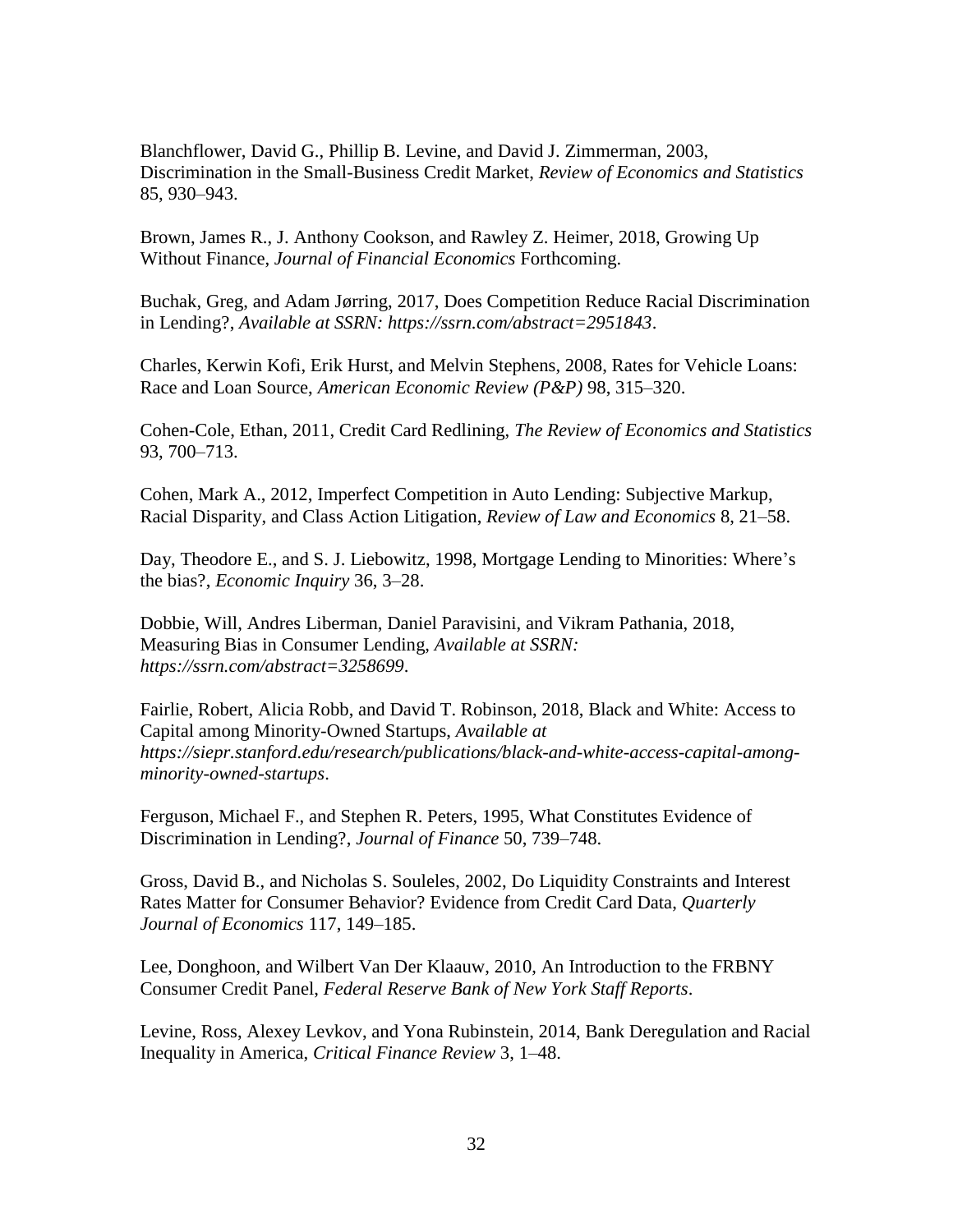Mayer, Erik J., 2018, Big Banks, Household Credit Access, and Economic Mobility, *Available at https://sites.google.com/site/erikjmayer/research*.

Moore, Mary, 1996, Credit Scoring's Uses Expand as It Gains Acceptance, *The American Banker* 4A.

 1996, Mortgage Lending in Boston: Interpreting HMDA Data, *American Economic*  Munnell, Alicia H., Geoffrey M. B. Tootell, Lynn E. Browne, and James McEneaney, *Review* 86, 25–53.

Phelps, Edmund S., 1972, The Statistical Theory of Racism and Sexism, *American Economic Review* 62, 659–661.

Pope, Devin G., and Justin R. Sydnor, 2011, What's in a Picture? Evidence of Discrimination from Prosper.com, *Journal of Human Resources* 46, 53–92.

Stephens-Davidowitz, Seth, 2014, The Cost of Racial Animus on a Black Candidate: Evidence Using Google Search Data, *Journal of Public Economics* 118, 26–40.

Tsosie, Claire, 2016, How Your Credit Card Issuer Determines Your Credit Limit, *U.S. News & World Report*.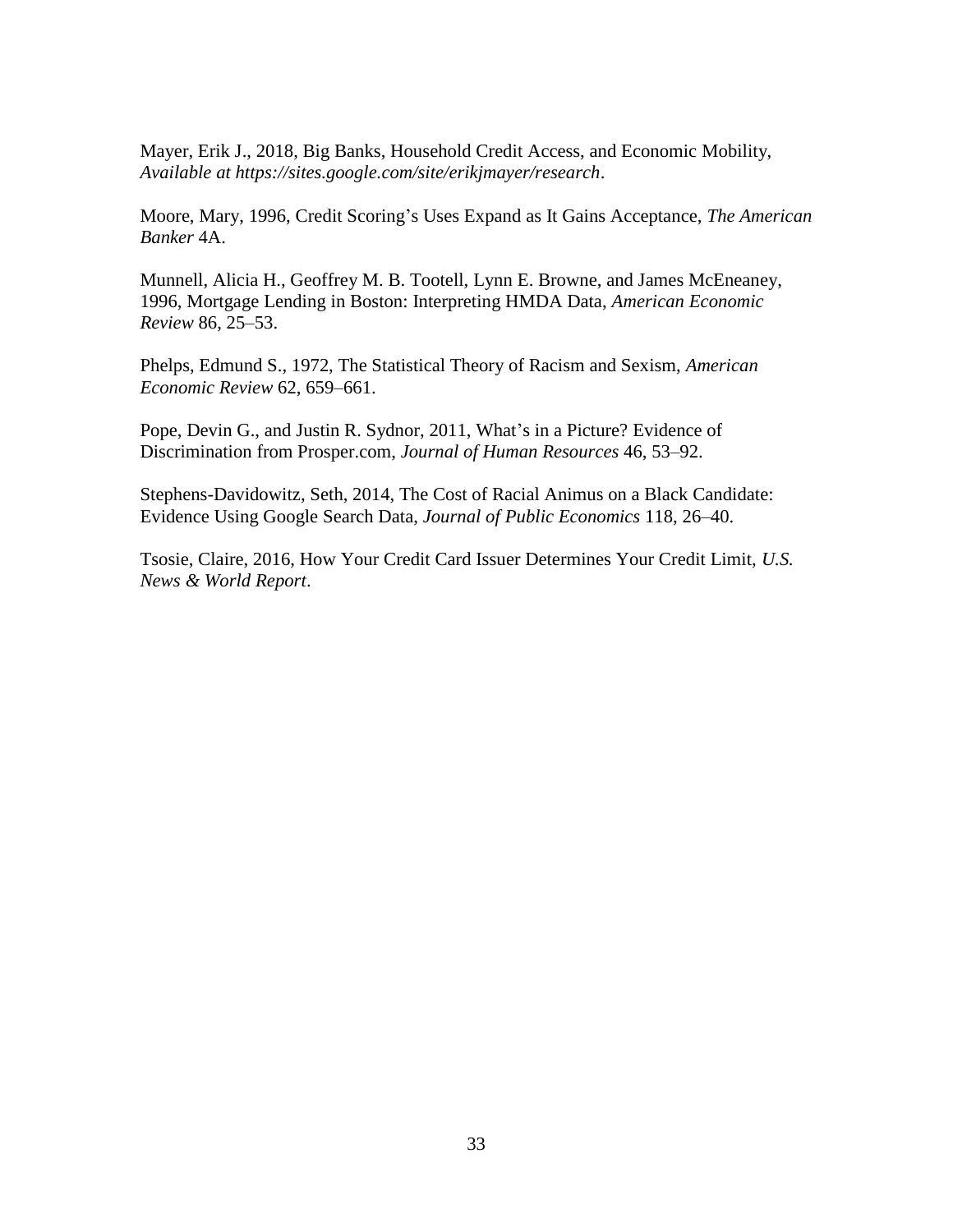#### Table 1: Summary of the Credit Bureau/HMDA Match

This table summarizes the match between mortgages in the credit bureau data and mortgages in the Home Mortgage Disclosure Act (HMDA) data. This match ultimately leads to our panel dataset of credit bureau records with information on fnancial outcomes and borrower race/ethnicity (from HMDA). The starting sample of credit bureau mortgages contains both home purchase mortgages and refnance loans originated from 2010-2016. The borrower is required to apply for the loan on their own (i.e. joint applications are excluded), and to live (after the loan is originated) within a metropolitan statistical area, and the mortgage must be the borrower's only frst-lien mortgage (i.e. mortgages for second homes are excluded). The matching between credit bureau mortgages and HMDA mortgages is done based on the following characteristics: whether the loan is for home purchase or refnancing, the loan origination year, the census tract of the property, the loan amount, whether the mortgage is conventional or through the Federal Housing Administration (FHA) or Veterans Administration (VA), and whether the loan is purchased by Fannie Mae or Freddie Mac on the secondary market. Only the mortgages in the HMDA data that are unique based on these matching variables are used as potential matches. Panel A shows the success rate of the matching approach. Panel B summarizes loan and borrower characteristics for the home purchase mortgages in the credit bureau data, the subsample that were successfully matched to HMDA, and the unmatched loans. The fnal two columns show the normalized difference and the result of a t-test comparing the mean of the matched sample to the mean of the unmatched sample. Panel C provides similar summary statistics for refnance loans.

| Panel A: Match Rate              |                      |                 |                   |                       |                |
|----------------------------------|----------------------|-----------------|-------------------|-----------------------|----------------|
|                                  | Credit Bureau Sample | Matched to HMDA | <b>Match Rate</b> |                       |                |
| Home Purchase Mortgages          | 107,085              | 66,345          | 61.96%            |                       |                |
| Refinance Loans                  | 65,046               | 52,115          | 80.12%            |                       |                |
| All Loans                        | 172,131              | 118,460         | 68.82%            |                       |                |
| Panel B: Home Purchase Mortgages |                      |                 |                   |                       |                |
|                                  | Credit Bureau Sample | Matched to HMDA | Unmatched         | Matched vs. Unmatched |                |
|                                  | $(N = 107,085)$      | $(N = 66,345)$  | $(N = 40,740)$    | Norm. Diff            | t-stat         |
| Match Criteria                   |                      |                 |                   |                       |                |
| Conventional Loan                | 0.631                | 0.623           | 0.643             | $-0.03$               | $-4.70$        |
| FHA Loan                         | 0.289                | 0.293           | 0.283             | 0.01                  | 2.47           |
| VA Loan                          | 0.080                | 0.084           | 0.074             | 0.03                  | 5.38           |
| Fannie Mae                       | 0.243                | 0.251           | 0.231             | 0.03                  | 5.89           |
| Freddie Mac                      | 0.149                | 0.158           | 0.134             | 0.05                  | 9.98           |
| Loan Amount                      | 192,142              | 193,758         | 189,508           | 0.02                  | 3.99           |
| Non-Match Characteristics        |                      |                 |                   |                       |                |
| Credit Score t-1                 | 717                  | 719             | 715               | 0.04                  | 7.78           |
| Age                              | 42.0                 | 41.1            | 43.3              | $-0.12$               | $-21.97$       |
| Have Mortgage $_{t-1}$           | 0.310                | 0.254           | 0.401             | $-0.23$               | $-33.37$       |
| Total Debt $_{t-1}$              | 78,802               | 66,519          | 98,895            | $-0.19$               | $-24.01$       |
| Past Due Debt $_{t-1}$           | 311                  | 283             | 356               | $-0.02$               | $-3.43$        |
| Auto Debt <sub>t-1</sub>         | 8,176                | 8,145           | 8,227             | $-0.00$               | $-1.00$        |
| Panel C: Refinance Loans         |                      |                 |                   |                       |                |
|                                  | Credit Bureau Sample | Matched to HMDA | Unmatched         | Matched vs. Unmatched |                |
|                                  | $(N = 65,046)$       | $(N = 52,115)$  | $(N = 12,931)$    | Norm. Diff            | t-stat         |
| Match Criteria                   |                      |                 |                   |                       |                |
| Conventional Loan                | 0.815                | 0.814           | 0.821             | $-0.01$               | $-1.85$        |
| FHA Loan                         | 0.125                | 0.125           | 0.124             | 0.00                  | 0.27           |
| VA Loan                          | 0.060                | 0.061           | 0.055             | 0.02                  | 2.74           |
| Fannie Mae                       | 0.307                | 0.308           | 0.301             | $0.01\,$              | 1.49           |
| Freddie Mac                      | 0.202                | 0.210           | 0.171             | 0.07                  | 9.86           |
| Loan Amount                      | 196,062              | 193,971         | 204,491           | $-0.06$               | $-7.21$        |
| Non-Match Characteristics        |                      |                 |                   |                       |                |
| Credit Score t-1                 | 738                  | 738             | 739               | $-0.01$               | $-1.04$        |
| Age                              | 49.4                 | 49.6            | 48.7              | 0.05                  | 7.61           |
| Have Mortgage $_{t-1}$           | 1.00                 | 1.00            | 1.00              | $\ddot{\phantom{0}}$  | $\blacksquare$ |
| Total Debt $_{t-1}$              | 214,145              | 212,926         | 219,054           | $-0.03$               | $-3.97$        |
| Past Due Debt $_{t-1}$           | 233                  | 229             | 250               | $-0.00$               | $-0.62$        |
| Auto Debt $_{t-1}$               | 8,128                | 8,058           | 8,409             | $-0.02$               | $-2.67$        |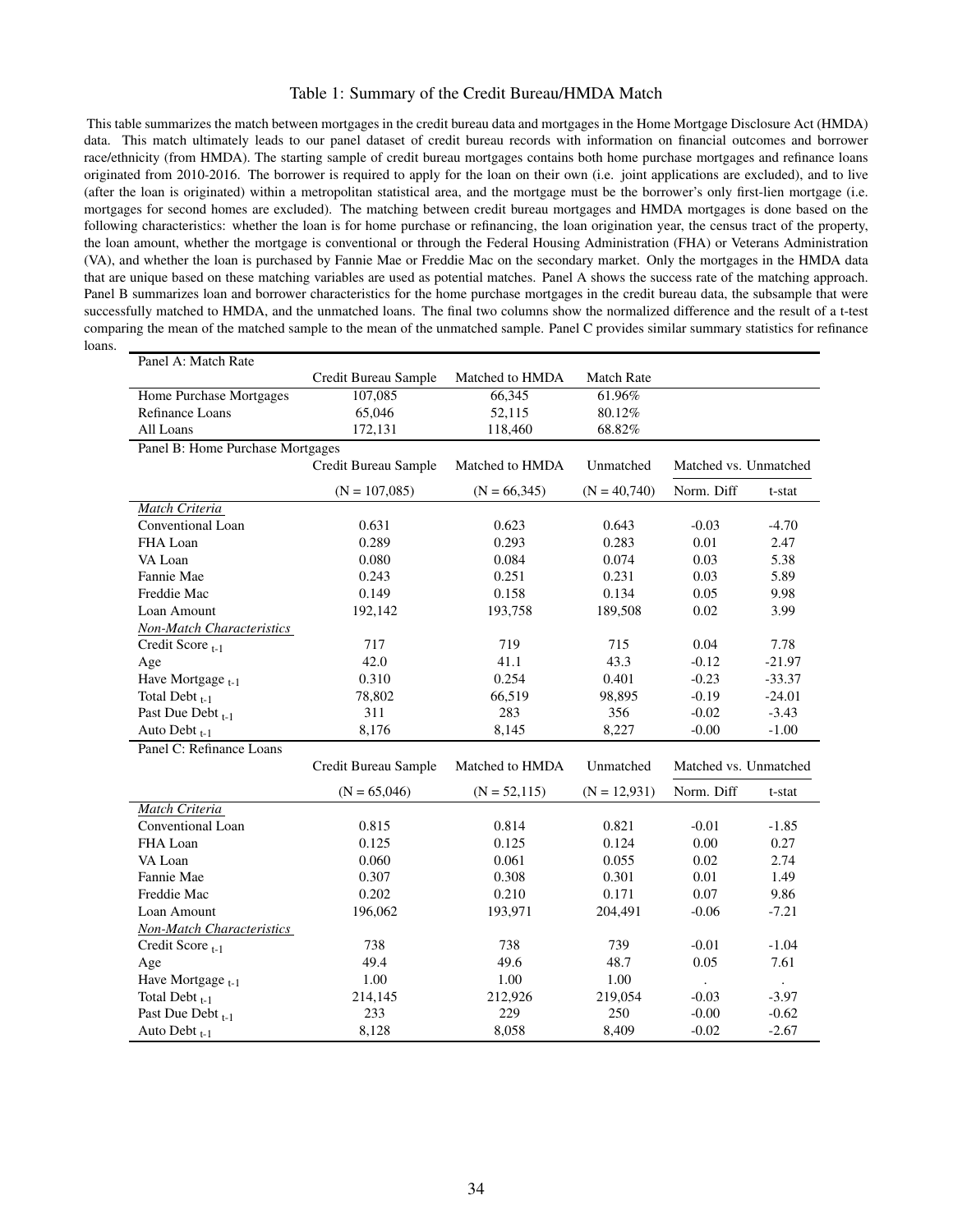#### Table 2: Does Borrower Race Affect the Credit Bureau/HMDA Match?

This table presents regressions that examine the determinants of whether a mortgage in the Home Mortgage Disclosure Act (HMDA) data is matched to a credit bureau record through the process described in Section 3.3. The sample includes all home purchase mortgages and refnance loans in the HMDA data that are frst liens on owner-occupied properties located in metropolitan statistical areas, originated from 2010-2016. The loans are also required to have only one applicant (i.e. joint applications are excluded). Through the matching process described in Section 3.3, these mortgages from HMDA are matched to mortgages reported in a nationally representative 1% sample of credit bureau records. For the regressions in this table, the outcome variable is an indicator for whether the HMDA mortgage was matched to a credit bureau record, and the explanatory variables are loan and borrower characteristics from the HMDA data. Columns 1, 2, and 3 present the results for the full sample, the sample of home purchase mortgages, and the sample of refnance loans, respectively. The coeffcients are reported in terms of percentage points (i.e. a coefficient of one indicates that a unit increase in the explanatory variable predicts a one percentage point increase in the probability of being matched). The standard errors are clustered by census tract–year.

|                                  |             | Full Sample Home Purchase Mortgages Refinance Loans |             |
|----------------------------------|-------------|-----------------------------------------------------|-------------|
|                                  | Matched     | Matched                                             | Matched     |
|                                  | (1)         | (2)                                                 | (3)         |
| Match Criteria                   |             |                                                     |             |
| FHA Loan                         | 0.008       | $-0.116***$                                         | 0.005       |
|                                  | (0.006)     | (0.008)                                             | (0.010)     |
| VA Loan                          | $0.057***$  | $-0.025**$                                          | 0.021       |
|                                  | (0.009)     | (0.012)                                             | (0.016)     |
| Purchased by Fannie Mae          | $0.107***$  | $0.212***$                                          | $0.093***$  |
|                                  | (0.005)     | (0.010)                                             | (0.006)     |
| Purchased by Freddie Mac         | $0.130***$  | $0.281***$                                          | $0.114***$  |
|                                  | (0.006)     | (0.013)                                             | (0.007)     |
| Log(Loan Amount)                 | $0.026***$  | $-0.016*$                                           | $-0.003$    |
|                                  | (0.005)     | (0.009)                                             | (0.006)     |
| <b>Non-Match Characteristics</b> |             |                                                     |             |
| <b>Black</b>                     | $-0.157$    | $-0.167$                                            | $-0.345$    |
|                                  | (0.154)     | (0.225)                                             | (0.215)     |
| Hispanic                         | $-0.013$    | $-0.320*$                                           | 0.137       |
|                                  | (0.129)     | (0.184)                                             | (0.188)     |
| Black X Log(Income)              | 0.012       | 0.012                                               | 0.031       |
|                                  | (0.014)     | (0.020)                                             | (0.019)     |
| Hispanic X Log(Income)           | 0.001       | 0.027                                               | $-0.011$    |
|                                  | (0.012)     | (0.017)                                             | (0.017)     |
| Log(Income)                      | $-0.137***$ | $-0.189***$                                         | $-0.060***$ |
|                                  | (0.004)     | (0.008)                                             | (0.005)     |
| Census Tract-by-Year FE          | Yes         | Yes                                                 | Yes         |
| R-Squared                        | 0.022       | 0.044                                               | 0.042       |
| Observations                     | 18,085,605  | 8,921,824                                           | 9,141,794   |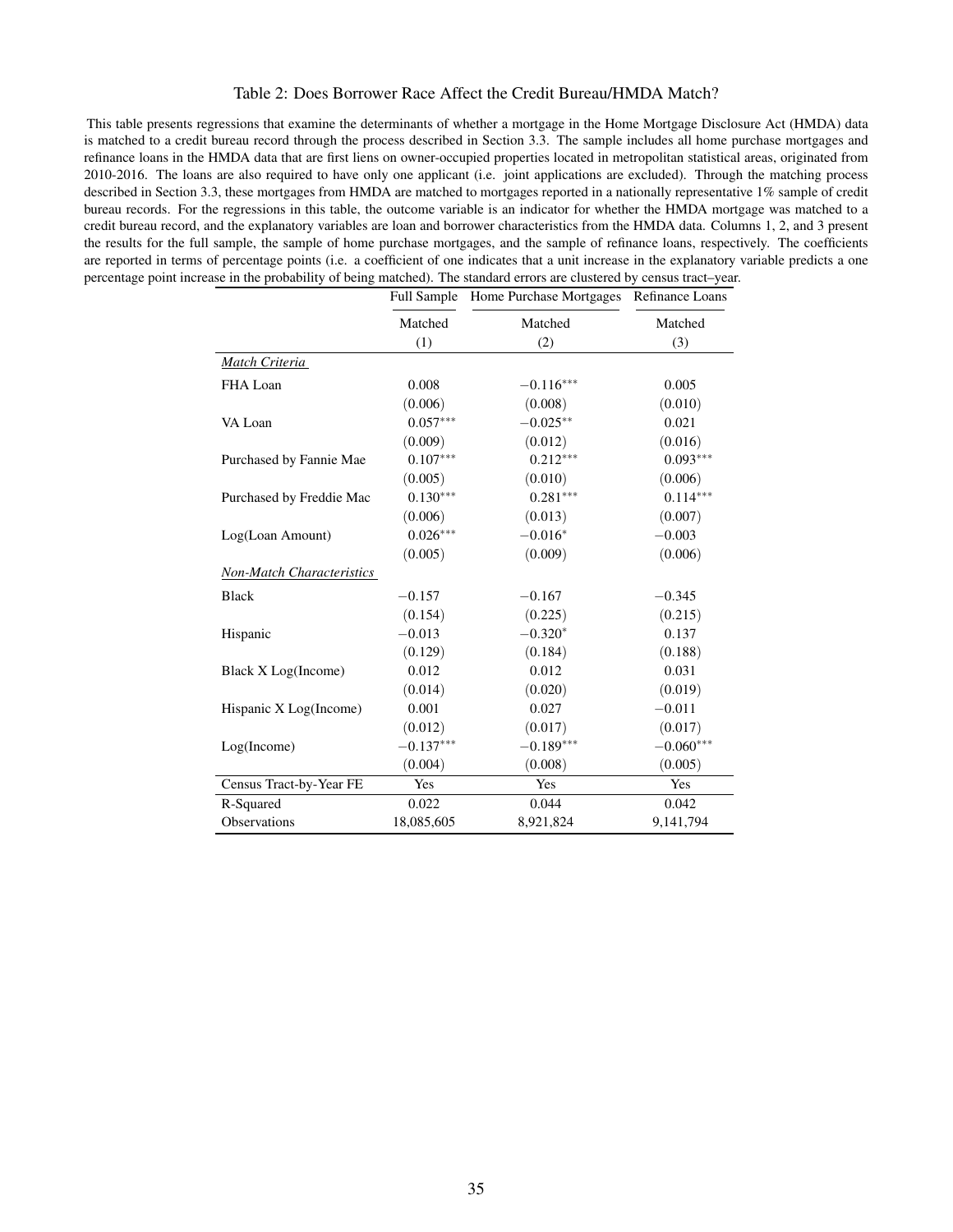### Table 3: Summary Statistics from the Credit Bureau/HMDA Matched Panel

This table presents summary statistics describing the Credit Bureau/HMDA Matched Panel (see Section 3.3 for information about the construction of this dataset). Panel A provides a snapshot of the matched dataset in 2010, and compares it to a 2010 snapshot of the full credit bureau dataset for reference. Column 1 presents the sample means and standard deviations (in brackets) for the full credit bureau dataset, Column 2 shows these statistics for the Credit Bureau/HMDA Matched Panel, and Columns 3-5 show the statistics for the White, Black, and Hispanic borrowers in the matched dataset, respectively. The *Income* and *Debt to Income* variables are only available for borrowers in the matched dataset because they use HMDA reported income. Panel B shows similar summary statistics for the person-years in which individuals apply for auto loans from 2005-2017.

| Panel A: 2010 Snapshot  |                                           |                 |                  |                |                 |  |  |
|-------------------------|-------------------------------------------|-----------------|------------------|----------------|-----------------|--|--|
|                         | Full Credit Bureau Sample                 | Matched Sample  | White            | <b>Black</b>   | Hispanic        |  |  |
|                         | $(N = 2,597,877)$                         | $(N = 78,932)$  | $(N = 65,207)$   | $(N = 6,338)$  | $(N = 7,387)$   |  |  |
| Credit Score t-1        | 669                                       | 707             | 715              | 660            | 678             |  |  |
|                         | [113]                                     | [87.2]          | [84.0]           | [94.9]         | [89.9]          |  |  |
| Age                     | 49.8                                      | 42.3            | 42.6             | 42.8           | 39.9            |  |  |
|                         | [18.9]                                    | [13.9]          | [14.1]           | [13.5]         | [12.9]          |  |  |
| Have Mortgage $_{t-1}$  | 0.295                                     | 0.552           | 0.577            | 0.431          | 0.428           |  |  |
|                         | [0.456]                                   | [0.497]         | [0.494]          | [0.495]        | [0.495]         |  |  |
| Total Debt $_{t-1}$     | 67,475                                    | 123,552         | 129,415          | 92,478         | 98,034          |  |  |
|                         | [164, 108]                                | [166, 047]      | [170, 688]       | [125, 459]     | [148, 536]      |  |  |
| Past Due Debt t-1       | 1,890                                     | 805             | 654              | 1,609          | 1,457           |  |  |
|                         | [12,611]                                  | [4, 750]        | [4,319]          | [6, 797]       | [5,991]         |  |  |
| Auto Debt $_{t-1}$      | 3,665                                     | 6,587           | 6,468            | 7,161          | 7,152           |  |  |
|                         | [8, 917]                                  | [11, 019]       | [10, 958]        | [11,065]       | [11, 478]       |  |  |
| Income                  |                                           | 73,295          | 75,805           | 62,686         | 60,239          |  |  |
|                         |                                           | [83, 244]       | [88, 953]        | [37, 173]      | [51, 847]       |  |  |
| Debt to Income $_{t-1}$ |                                           | 1.86            | 1.89             | 1.54           | 1.82            |  |  |
|                         |                                           | [2.64]          | [2.42]           | [2.30]         | [4.30]          |  |  |
|                         | Panel B: Auto Loan Applicants (2005-2017) |                 |                  |                |                 |  |  |
|                         |                                           |                 |                  |                |                 |  |  |
|                         | Full Credit Bureau Sample                 | Matched Sample  | White            | <b>Black</b>   | Hispanic        |  |  |
|                         | $(N = 4,406,635)$                         | $(N = 218,476)$ | $(N = 175, 911)$ | $(N = 18,408)$ | $(N = 24, 157)$ |  |  |
| Credit Approval (Auto)  | 0.722                                     | 0.832           | 0.847            | 0.783          | 0.757           |  |  |
|                         | [0.448]                                   | [0.374]         | [0.360]          | [0.412]        | [0.429]         |  |  |
| Credit Score t-1        | 663                                       | 697             | 705              | 655            | 673             |  |  |
|                         | $[105]$                                   | [82.4]          | [79.8]           | [88.6]         | [82.1]          |  |  |
| Age                     | 43.2                                      | 41.7            | 42.0             | 42.2           | 39.7            |  |  |
|                         | [14.9]                                    | [13.1]          | [13.2]           | [12.9]         | [12.3]          |  |  |
| Have Mortgage $_{t-1}$  | 0.401                                     | 0.643           | 0.661            | 0.560          | 0.569           |  |  |
|                         | [0.490]                                   | [0.479]         | [0.473]          | [0.496]        | [0.495]         |  |  |
| Total Debt $_{t-1}$     | 102,200                                   | 152,308         | 158,553          | 120,910        | 130,351         |  |  |
|                         | [193, 180]                                | [185, 190]      | [192, 014]       | [132,993]      | [162,920]       |  |  |
| Past Due Debt $_{t-1}$  | 1,667                                     | 639             | 521              | 1,269          | 1,027           |  |  |
|                         | [8,360]                                   | [4, 725]        | [4,663]          | [4, 779]       | [5,066]         |  |  |
| Auto Debt $_{t-1}$      | 9,170                                     | 10,986          | 10,880           | 10,814         | 11,906          |  |  |
|                         | [15, 190]                                 | [15, 752]       | [15, 748]        | [15, 159]      | [16, 191]       |  |  |
| Income                  |                                           | 78,395          | 81,578           | 65,480         | 65,061          |  |  |
|                         |                                           | [97, 191]       | [104, 641]       | [38, 979]      | [64, 490]       |  |  |
| Debt to Income $_{t-1}$ |                                           | 2.18            | 2.18             | 1.98           | 2.31            |  |  |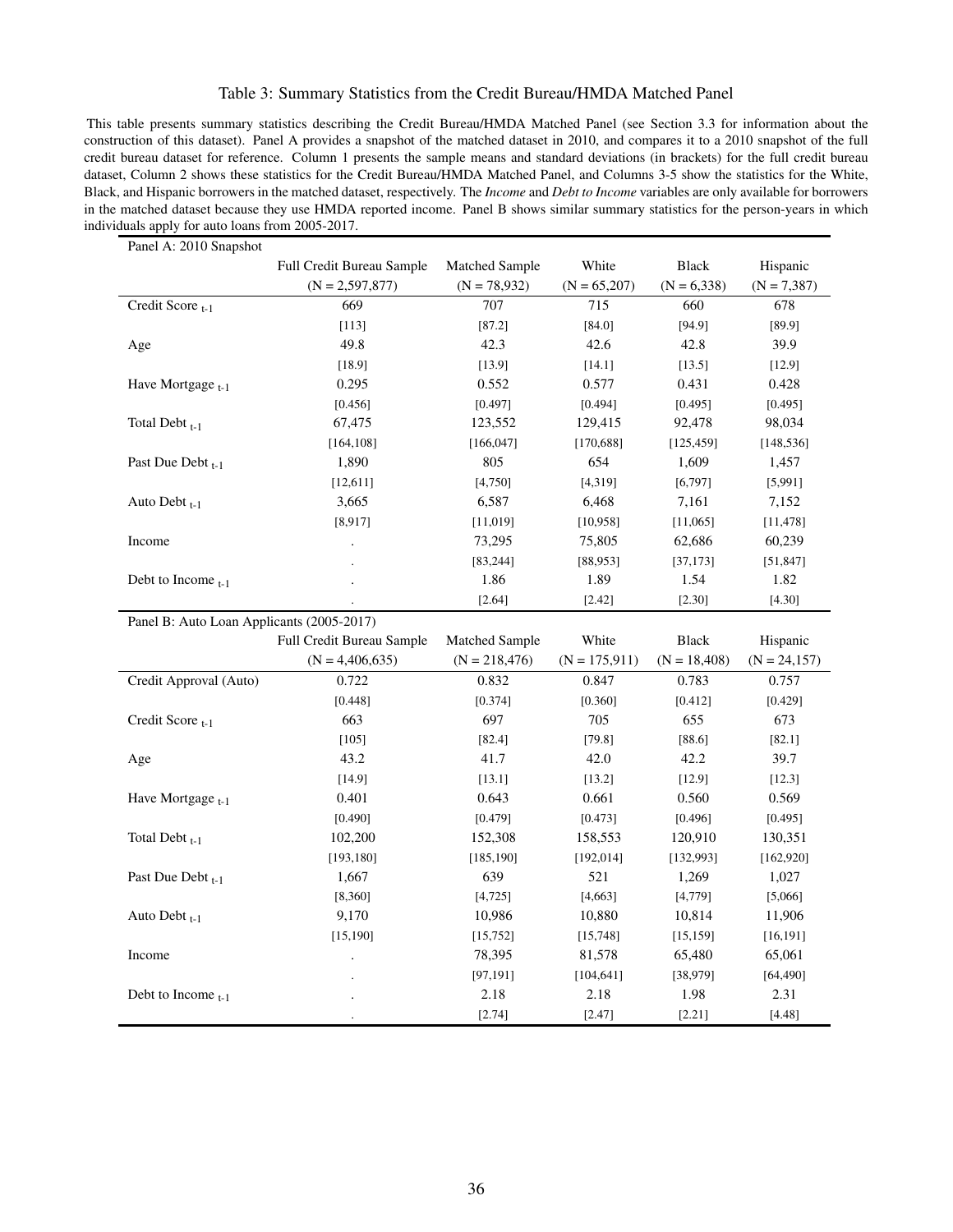#### Table 4: The Effect of Applicant Race on Auto Credit Approval

This table presents regressions of measures of access to auto loans and credit cards on applicant race, individual characteristics, and ZIP code characteristics. The outcome variables are indicators for the borrower successfully opening a new auto loan (Columns 1-5) or a new credit card (Column 6). The sample in Columns 1-3 includes all person-years where the individual applies for an auto loan during the year. Columns 4 and 5 restrict the sample to applicants with subprime, and prime credit scores, respectively. The sample in Column 6 includes person-years where the individual applies for both auto credit and a credit card during the year. The individual level data consist of credit bureau records that have been matched to Home Mortgage Disclosure Act records (see Section 3.3 for details). The coefficients are reported in terms of percentage points (i.e. a coeffcient of one indicates that a unit increase in the explanatory variable predicts a one percentage point increase in the probability of credit approval). The standard errors are clustered by state-year.

|                                   | Full Sample |             | Subprime Borrowers Prime Borrowers Falsification Test:    |                           |                           |                                  |
|-----------------------------------|-------------|-------------|-----------------------------------------------------------|---------------------------|---------------------------|----------------------------------|
|                                   | (Auto)      | (Auto)      | Credit Approval Credit Approval Credit Approval<br>(Auto) | Credit Approval<br>(Auto) | Credit Approval<br>(Auto) | Credit Approval<br>(Credit Card) |
|                                   | (1)         | (2)         | (3)                                                       | (4)                       | (5)                       | (6)                              |
| Demographics                      |             |             |                                                           |                           |                           |                                  |
| Minority                          | $-4.465***$ | $-1.480***$ | $-1.661***$                                               | $-2.375***$               | $-0.840***$               | 0.147                            |
|                                   | (0.289)     | (0.259)     | (0.332)                                                   | (0.399)                   | (0.271)                   | (0.368)                          |
| Minority X Hispanic               |             |             | 0.328                                                     |                           |                           |                                  |
|                                   |             |             | (0.410)                                                   |                           |                           |                                  |
| Female                            | $1.598***$  | $1.115***$  | $1.126***$                                                | $1.492***$                | $1.133***$                | $3.069***$                       |
|                                   | (0.173)     | (0.169)     | (0.169)                                                   | (0.352)                   | (0.180)                   | (0.300)                          |
| Age                               | $0.042***$  | $-0.067***$ | $-0.066***$                                               | 0.017                     | $-0.072***$               | $0.055***$                       |
|                                   | (0.008)     | (0.008)     | (0.008)                                                   | (0.015)                   | (0.009)                   | (0.012)                          |
| Log(Income)                       | $3.886***$  | $1.704***$  | $1.711***$                                                | 4.586***                  | $0.736***$                | $-0.482$                         |
|                                   | (0.184)     | (0.180)     | (0.181)                                                   | (0.407)                   | (0.199)                   | (0.329)                          |
| <b>Credit Characteristics</b>     |             |             |                                                           |                           |                           |                                  |
| Credit Score t-1                  |             | $0.057***$  | $0.057***$                                                | $0.161***$                | $0.013***$                | $0.055***$                       |
|                                   |             | (0.002)     | (0.002)                                                   | (0.004)                   | (0.003)                   | (0.003)                          |
| $Log(Total Debt_{t-1})$           |             | $0.866***$  | $0.866***$                                                | $0.403***$                | $0.868***$                | $0.131*$                         |
|                                   |             | (0.053)     | (0.053)                                                   | (0.070)                   | (0.077)                   | (0.069)                          |
| Debt to Income $_{t-1}$           |             | $-0.032$    | $-0.032$                                                  | 0.040                     | $-0.220***$               | $-0.299***$                      |
|                                   |             | (0.062)     | (0.062)                                                   | (0.119)                   | (0.079)                   | (0.098)                          |
| Log(Past Due Debt $_{t-1}$ )      |             | $-1.179***$ | $-1.178***$                                               | $-0.745***$               | $-0.413***$               | $-1.304***$                      |
|                                   |             | (0.051)     | (0.051)                                                   | (0.061)                   | (0.066)                   | (0.062)                          |
| <b>ZIP Code Characteristics</b>   |             |             |                                                           |                           |                           |                                  |
| Log(Personal Income Per Capita)   | $1.087*$    | $-0.095$    | $-0.076$                                                  | 0.573                     | $-0.350$                  | $-0.301$                         |
|                                   | (0.629)     | (0.611)     | (0.611)                                                   | (1.088)                   | (0.701)                   | (1.060)                          |
| Log(Population Density)           | $-0.014$    | 0.009       | 0.010                                                     | 0.067                     | 0.037                     | $0.976***$                       |
|                                   | (0.065)     | (0.065)     | (0.065)                                                   | (0.142)                   | (0.072)                   | (0.120)                          |
| <b>Bachelors Degree</b>           | $5.108***$  | 1.406       | 1.373                                                     | 3.907                     | 1.765                     | 3.407                            |
|                                   | (1.254)     | (1.236)     | (1.238)                                                   | (2.374)                   | (1.372)                   | (2.279)                          |
| Commute Using Car                 | $12.020***$ | $10.569***$ | $10.533***$                                               | $12.663***$               | $8.640***$                | $6.047***$                       |
|                                   | (1.194)     | (1.149)     | (1.146)                                                   | (2.317)                   | (1.276)                   | (2.213)                          |
| State-by-Year FE                  | Yes         | Yes         | Yes                                                       | Yes                       | Yes                       | Yes                              |
| Time Relative to Match Indicators | Yes         | Yes         | Yes                                                       | Yes                       | Yes                       | Yes                              |
| R-Squared                         | 0.047       | 0.085       | 0.085                                                     | 0.105                     | 0.047                     | 0.074                            |
| Observations                      | 218,300     | 214,534     | 214,534                                                   | 68,494                    | 146,036                   | 124,739                          |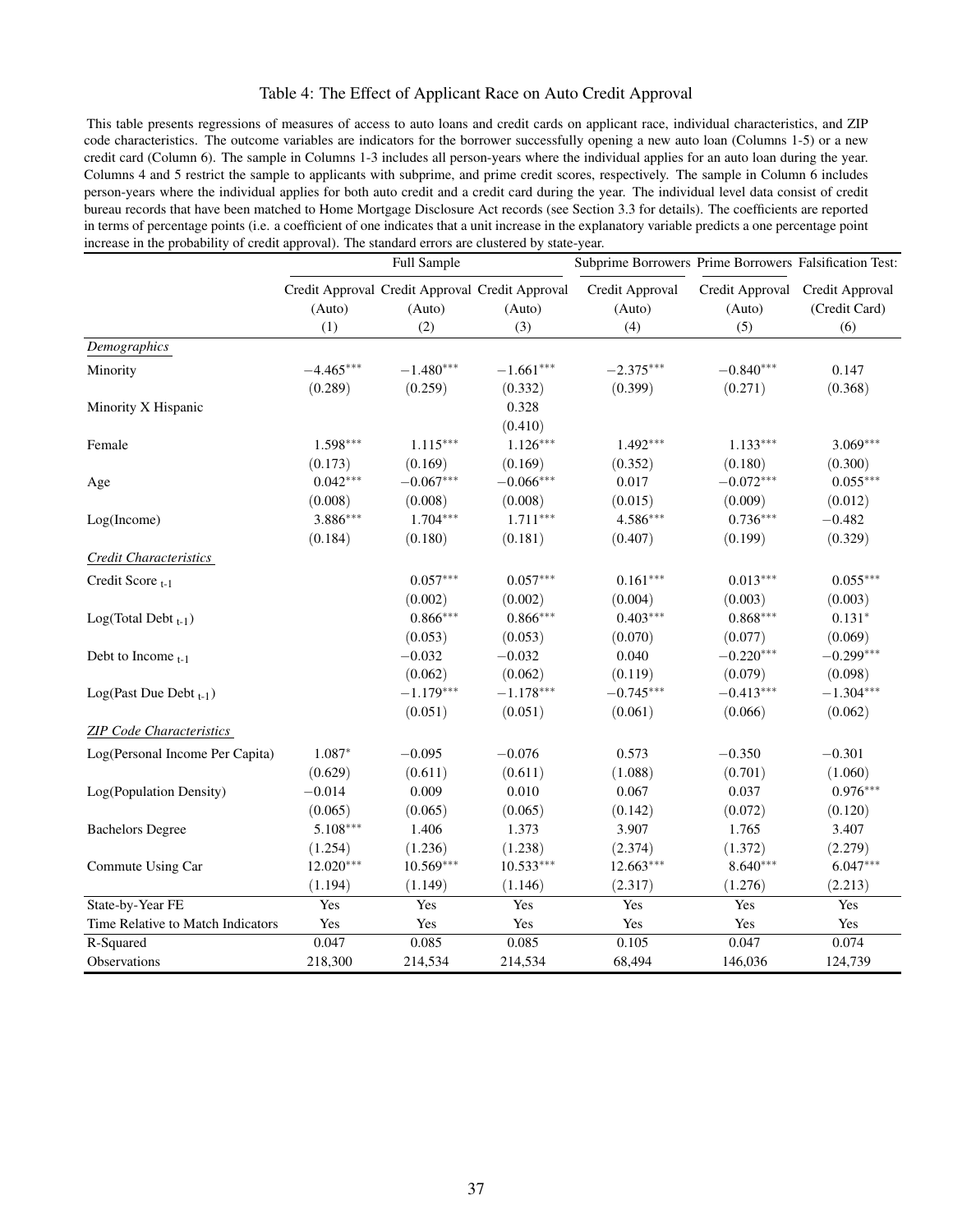#### Table 5: Where Does Applicant Race Have the Largest Impact on Auto Credit Approval?

The tests in this table regress a measure of auto credit approval on race, individual characteristics, and ZIP code characteristics. The outcome variable is an indicator for the person successfully opening a new auto loan, and the sample includes all person-years in which individuals apply for auto loans. The explanatory variables of interest are indicators for the applicant belonging to a racial minority, and the interaction of *Minority* with indicators for living in a state in the top tercile of racial bias (based on Google Search Volume for racial slurs), living in a county in the top tercile of the Herfndahl index for bank deposits (*Low Banking Competition*), living in a ZIP code in the bottom tercile of population density (*Rural*), or living in a county in the top quartile in terms of the share of non-bank auto lending (*High Non-Bank Financing*). These county quartile assignments come from Benmelech et. al. (2017) who compute them as of 2008Q1 using proprietary data. The individual level data are from the matched dataset of credit bureau records and Home Mortgage Disclosure Act records (see Section 3.3 for details). The dataset includes credit bureau records for the years 2005-2017. The included individual controls and ZIP code controls are the same as those reported in Table 4. The coeffcients are reported in terms of percentage points (i.e. a coeffcient of one indicates that a unit increase in the explanatory variable predicts a one percentage point increase in the probability of credit approval). The standard errors are clustered by state-year.

|                                    | Credit Approval | Credit Approval | Credit Approval | Credit Approval |
|------------------------------------|-----------------|-----------------|-----------------|-----------------|
|                                    | (Auto)          | (Auto)          | (Auto)          | (Auto)          |
|                                    | (1)             | (2)             | (3)             | (4)             |
| Minority                           | $-0.906***$     | $-1.268***$     | $-1.259***$     | $-1.509***$     |
|                                    | (0.254)         | (0.255)         | (0.298)         | (0.246)         |
| Minority X High Racial Bias State  | $-1.910***$     |                 |                 |                 |
|                                    | (0.443)         |                 |                 |                 |
| Minority X Low Banking Competition |                 | $-0.728*$       |                 |                 |
|                                    |                 | (0.424)         |                 |                 |
| Low Banking Competition            |                 | 0.214           |                 |                 |
|                                    |                 | (0.207)         |                 |                 |
| Minority X High Non-Bank Financing |                 |                 | $-0.351$        |                 |
|                                    |                 |                 | (0.401)         |                 |
| High Non-Bank Financing            |                 |                 | $-0.782***$     |                 |
|                                    |                 |                 | (0.241)         |                 |
| Minority X Rural                   |                 |                 |                 | 0.117           |
|                                    |                 |                 |                 | (0.461)         |
| Rural                              |                 |                 |                 | $-0.124$        |
|                                    |                 |                 |                 | (0.303)         |
| <b>Individual Controls</b>         | Yes             | Yes             | Yes             | Yes             |
|                                    |                 |                 |                 |                 |
| <b>ZIP Code Controls</b>           | Yes             | Yes             | Yes             | Yes             |
| State-by-Year FE                   | Yes             | Yes             | Yes             | Yes             |
| Time Relative to Match Indicators  | Yes             | Yes             | Yes             | Yes             |
| R-Squared                          | 0.085           | 0.085           | 0.085           | 0.085           |
| Observations                       | 214,534         | 214,534         | 214,534         | 214,534         |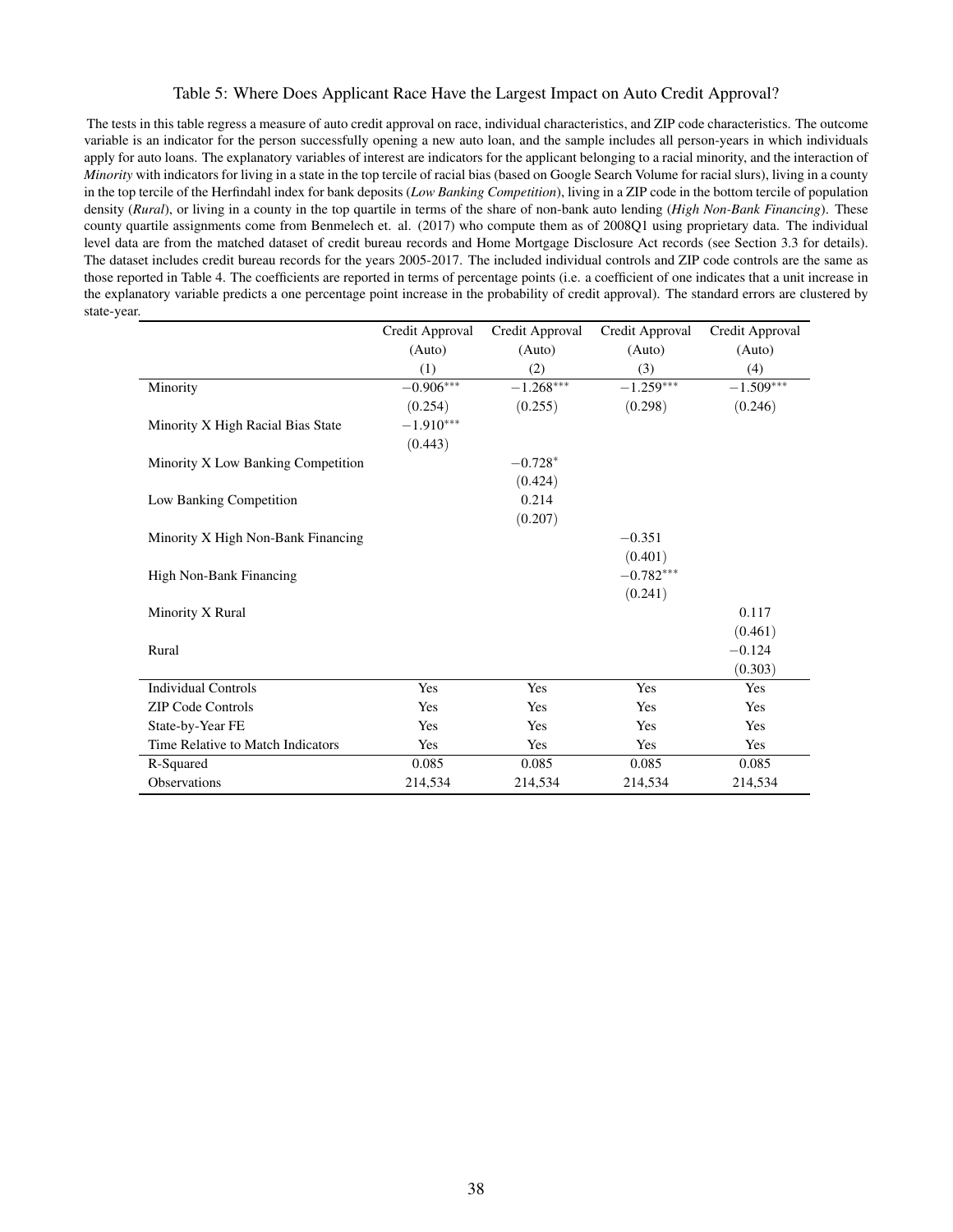#### Table 6: Summary Statistics on the Auto Loans in the Credit Bureau/HMDA Matched Panel

This table presents summary statistics on the auto loans in the Credit Bureau/HMDA Matched Panel. The sample is constructed at the auto loan level and includes one observation for each new auto loan originated from 2011-2017 (the time period over which interest rates are available). To be included, the loan must be the borrower's only outstanding auto loan at origination, so that the loan's performance can be tracked in the credit bureau data. For *Auto Loan Default*, the statistics are based on the 2011-2015 subsample, because we need 2 years after origination to compute this variable. Column 1 presents the sample means and standard deviations (in brackets) for the full sample. Columns 2-5 present these statistics for the subsamples of White, minority, subprime, and prime borrowers respectively.

|                           | Full Sample    | White Borrowers |               | Minority Borrowers Subprime Borrowers | <b>Prime Borrowers</b> |
|---------------------------|----------------|-----------------|---------------|---------------------------------------|------------------------|
|                           | $(N = 25,697)$ | $(N = 20,823)$  | $(N = 4,874)$ | $(N = 6, 115)$                        | $(N = 19, 574)$        |
| Demographics              |                |                 |               |                                       |                        |
| Female                    | 0.425          | 0.422           | 0.437         | 0.407                                 | 0.430                  |
|                           | [0.494]        | [0.494]         | [0.496]       | [0.491]                               | [0.495]                |
| Age                       | 43.5           | 43.7            | 42.7          | 40.2                                  | 44.5                   |
|                           | [13.7]         | [13.8]          | [13.0]        | [12.5]                                | [13.9]                 |
| Income                    | 67,354         | 69,276          | 59,144        | 59,396                                | 69,847                 |
|                           | [40,075]       | [41, 296]       | [33, 143]     | [32, 920]                             | [41,758]               |
| Auto Loan Variables       |                |                 |               |                                       |                        |
| Auto Loan Default         | 0.017          | 0.013           | 0.035         | 0.055                                 | 0.004                  |
|                           | [0.130]        | [0.114]         | [0.184]       | [0.228]                               | [0.066]                |
| Auto Loan APR             | 0.060          | 0.057           | 0.077         | 0.100                                 | 0.048                  |
|                           | [0.048]        | [0.045]         | [0.058]       | [0.063]                               | [0.034]                |
| Auto Loan Amount          | 21,233         | 21,017          | 22,157        | 20,058                                | 21,603                 |
|                           | [10, 201]      | [10, 178]       | [10, 244]     | [9, 897]                              | [10, 266]              |
| Auto Loan to Income Ratio | 0.389          | 0.373           | 0.455         | 0.400                                 | 0.385                  |
|                           | [0.248]        | [0.238]         | [0.279]       | [0.248]                               | [0.249]                |
| Auto Loan Term (Months)   | 65.1           | 64.6            | 67.5          | 66.9                                  | 64.6                   |
|                           | [13.2]         | [13.2]          | [12.7]        | [13.6]                                | [13.0]                 |
| Credit Characteristics    |                |                 |               |                                       |                        |
| Credit Score $_{t-1}$     | 717            | 724             | 685           | 604                                   | 752                    |
|                           | [78.4]         | [75.3]          | [83.3]        | [44.7]                                | [47.0]                 |
| Total Debt $_{t-1}$       | 129,567        | 133,584         | 112,407       | 96,101                                | 140,053                |
|                           | [123, 667]     | [125,091]       | [115, 843]    | [115, 554]                            | [124, 269]             |
| Debt to Income $_{t-1}$   | 2.08           | 2.09            | 2.06          | 1.73                                  | 2.20                   |
|                           | [1.78]         | [1.75]          | [1.90]        | [1.87]                                | [1.73]                 |
| Past Due Debt $_{t-1}$    | 308            | 237             | 609           | 1,129                                 | 51                     |
|                           | [1, 312]       | [1, 157]        | [1,800]       | [2,366]                               | [483]                  |
| Auto Debt Share           | 0.278          | 0.270           | 0.315         | 0.397                                 | 0.241                  |
|                           | [0.311]        | [0.306]         | [0.329]       | [0.372]                               | [0.279]                |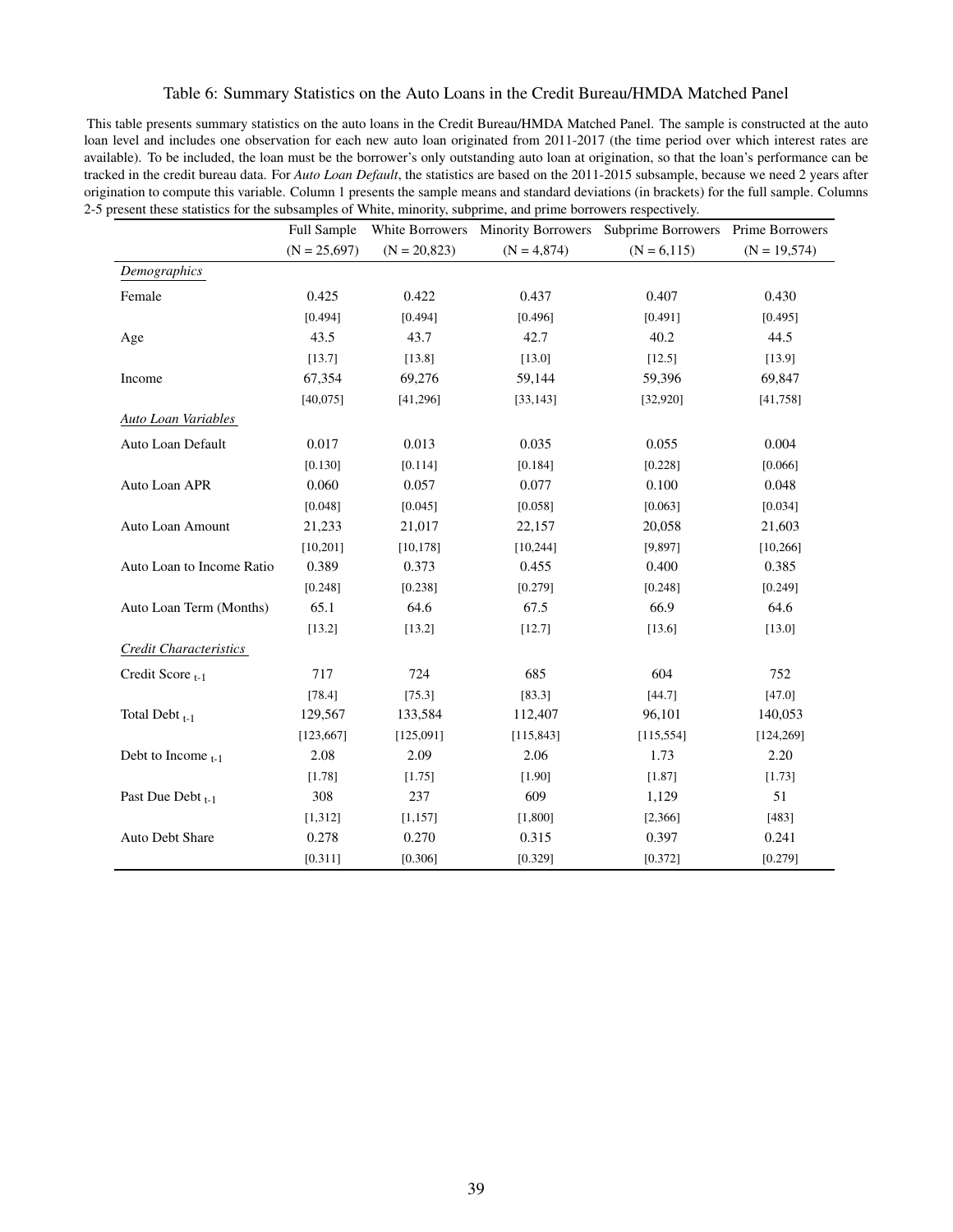#### Table 7: The Effect of Borrower Race on Auto Loan Interest Rates

The regressions in this table examine the effect of borrower race on auto loan interest rates. The sample is constructed at the auto loan level from the matched dataset of credit bureau records and Home Mortgage Disclosure Act records (see Section 3.3 for details). The sample includes one observation for each new auto loan originated from 2011-2017 (the time period over which interest rates are available), and we require the loan to be the borrower's only outstanding auto loan at origination. The explanatory variables of interest are indicators for the borrower belonging to a racial minority, and the interaction of *Minority* with indicators for living in a state in the top tercile of racial bias (based on Google Search Volume for racial slurs), living in a county in the top tercile of the Herfndahl index for bank deposits (*Low Banking Competition*), living in a ZIP code in the bottom tercile of population density (*Rural*), or living in a county in the top quartile in terms of the share of non-bank auto lending (*High Non-Bank Financing*). These county quartile assignments come from Benmelech et. al. (2017) who compute them as of 2008Q1 using proprietary data. The coefficients are reported in terms of percentage points (i.e. a coefficient of one indicates that a unit increase in the explanatory variable predicts a one percentage point increase in the interest rate). The standard errors are clustered by state-year.

| variable predicts a one percentage point mercase in the interest rate). The standard errors are enastered by state year. | APR                    | <b>APR</b>                       | <b>APR</b>                       | <b>APR</b>                       | APR                              | <b>APR</b>                       |
|--------------------------------------------------------------------------------------------------------------------------|------------------------|----------------------------------|----------------------------------|----------------------------------|----------------------------------|----------------------------------|
|                                                                                                                          | (1)                    | (2)                              | (3)                              | (4)                              | (5)                              | (6)                              |
| <b>Demographics and Interaction Terms</b>                                                                                |                        |                                  |                                  |                                  |                                  |                                  |
| Minority                                                                                                                 | $1.600***$<br>(0.169)  | $0.704***$<br>(0.117)            | $0.442***$<br>(0.084)            | $0.614***$<br>(0.110)            | $0.648***$<br>(0.137)            | $0.691***$<br>(0.120)            |
| Minority X High Racial Bias State                                                                                        |                        |                                  | $0.805***$<br>(0.166)            |                                  |                                  |                                  |
| Minority X Low Banking Competition                                                                                       |                        |                                  |                                  | 0.293<br>(0.208)                 |                                  |                                  |
| Low Banking Competition                                                                                                  |                        |                                  |                                  | 0.052<br>(0.065)                 |                                  |                                  |
| Minority X High Non-Bank Financing                                                                                       |                        |                                  |                                  |                                  | 0.083<br>(0.175)                 |                                  |
| High Non-Bank Financing                                                                                                  |                        |                                  |                                  |                                  | $0.197**$<br>(0.093)             |                                  |
| Minority X Rural                                                                                                         |                        |                                  |                                  |                                  |                                  | 0.056<br>(0.223)                 |
| Rural                                                                                                                    |                        |                                  |                                  |                                  |                                  | $-0.023$<br>(0.078)              |
| Female                                                                                                                   | $-0.397***$<br>(0.052) | $-0.259***$<br>(0.039)           | $-0.265***$<br>(0.038)           | $-0.260***$<br>(0.039)           | $-0.259***$<br>(0.039)           | $-0.259***$<br>(0.039)           |
| Age                                                                                                                      | $-0.014***$            | $0.012***$                       | $0.012***$                       | $0.012***$                       | $0.012***$                       | $0.012***$                       |
| Log(Income)                                                                                                              | (0.003)<br>$-0.228$    | (0.002)<br>$0.400***$            | (0.002)<br>$0.396***$            | (0.002)<br>$0.396***$            | (0.002)<br>$0.397***$            | (0.002)<br>$0.400***$            |
| <b>Auto Loan Characteristics</b>                                                                                         | (0.143)                | (0.130)                          | (0.130)                          | (0.130)                          | (0.130)                          | (0.130)                          |
| Auto Loan Term Indicators                                                                                                | Yes                    | Yes                              | Yes                              | Yes                              | Yes                              | Yes                              |
| Log(Auto Loan Amount)                                                                                                    | $-2.922***$<br>(0.137) | $-2.674***$<br>(0.143)           | $-2.674***$<br>(0.143)           | $-2.669***$<br>(0.142)           | $-2.677***$<br>(0.143)           | $-2.674***$<br>(0.143)           |
| Auto Loan to Income Ratio                                                                                                | $-0.326$<br>(0.276)    | 0.458<br>(0.281)                 | 0.450<br>(0.280)                 | 0.443<br>(0.281)                 | 0.457<br>(0.281)                 | 0.458<br>(0.282)                 |
| Credit Characteristics                                                                                                   |                        |                                  |                                  |                                  |                                  |                                  |
| Credit Score $_{t-1}$                                                                                                    |                        | $-0.019***$                      | $-0.019***$                      | $-0.019***$                      | $-0.019***$                      | $-0.019***$                      |
| $Log(Total Debt_{t-1})$                                                                                                  |                        | (0.001)<br>$-0.129***$           | (0.001)<br>$-0.129***$           | (0.001)<br>$-0.129***$           | (0.001)<br>$-0.129***$           | (0.001)<br>$-0.129***$           |
| Debt to Income $_{t-1}$                                                                                                  |                        | (0.013)<br>$-0.038*$             | (0.013)<br>$-0.038*$             | (0.013)<br>$-0.037*$             | (0.013)<br>$-0.038*$             | (0.013)<br>$-0.038*$             |
| Log(Past Due Debt $_{t-1}$ )                                                                                             |                        | (0.019)<br>$0.336***$<br>(0.015) | (0.019)<br>$0.335***$<br>(0.015) | (0.020)<br>$0.335***$<br>(0.015) | (0.020)<br>$0.337***$<br>(0.015) | (0.019)<br>$0.336***$<br>(0.015) |
| <b>Auto Debt Share</b>                                                                                                   |                        | $0.595***$<br>(0.142)            | $0.594***$<br>(0.142)            | $0.593***$<br>(0.142)            | $0.597***$<br>(0.143)            | $0.594***$<br>(0.142)            |
| <b>ZIP Code Characteristics</b>                                                                                          |                        |                                  |                                  |                                  |                                  |                                  |
| Log(Personal Income Per Capita)                                                                                          | 0.031<br>(0.244)       | 0.071                            | 0.035                            | 0.085                            | 0.034<br>(0.175)                 | 0.072                            |
| Log(Population Density)                                                                                                  | $-0.023$               | (0.187)<br>0.010                 | (0.182)<br>0.007                 | (0.191)<br>0.013                 | $-0.003$                         | (0.186)<br>0.006                 |
| <b>Bachelors Degree</b>                                                                                                  | (0.031)<br>$-2.422***$ | (0.022)<br>$-0.902**$            | (0.021)<br>$-0.861**$            | (0.022)<br>$-0.916**$            | (0.021)<br>$-0.841**$            | (0.031)<br>$-0.914**$            |
| Commute Using Car                                                                                                        | (0.535)<br>$-1.252***$ | (0.399)<br>$-0.713**$            | (0.390)<br>$-0.680**$            | (0.404)<br>$-0.690**$            | (0.374)<br>$-0.701**$            | (0.386)<br>$-0.731***$           |
| <b>Origination Month Indicators</b>                                                                                      | (0.358)<br>Yes         | (0.293)<br>Yes                   | (0.292)<br>Yes                   | (0.289)<br>Yes                   | (0.304)<br>Yes                   | (0.271)<br>Yes                   |
| State-by-Year FE                                                                                                         | Yes                    | Yes                              | Yes                              | Yes                              | Yes                              | Yes                              |
| Time Relative to Match Indicators                                                                                        | Yes                    | Yes                              | Yes                              | Yes                              | Yes                              | Yes                              |
| R-Squared                                                                                                                | 0.255                  | 0.440                            | 0.441                            | 0.441                            | 0.441                            | 0.440                            |
| Observations                                                                                                             | 25,531                 | 25,523                           | 25,523                           | 25,523                           | 25,523                           | 25,523                           |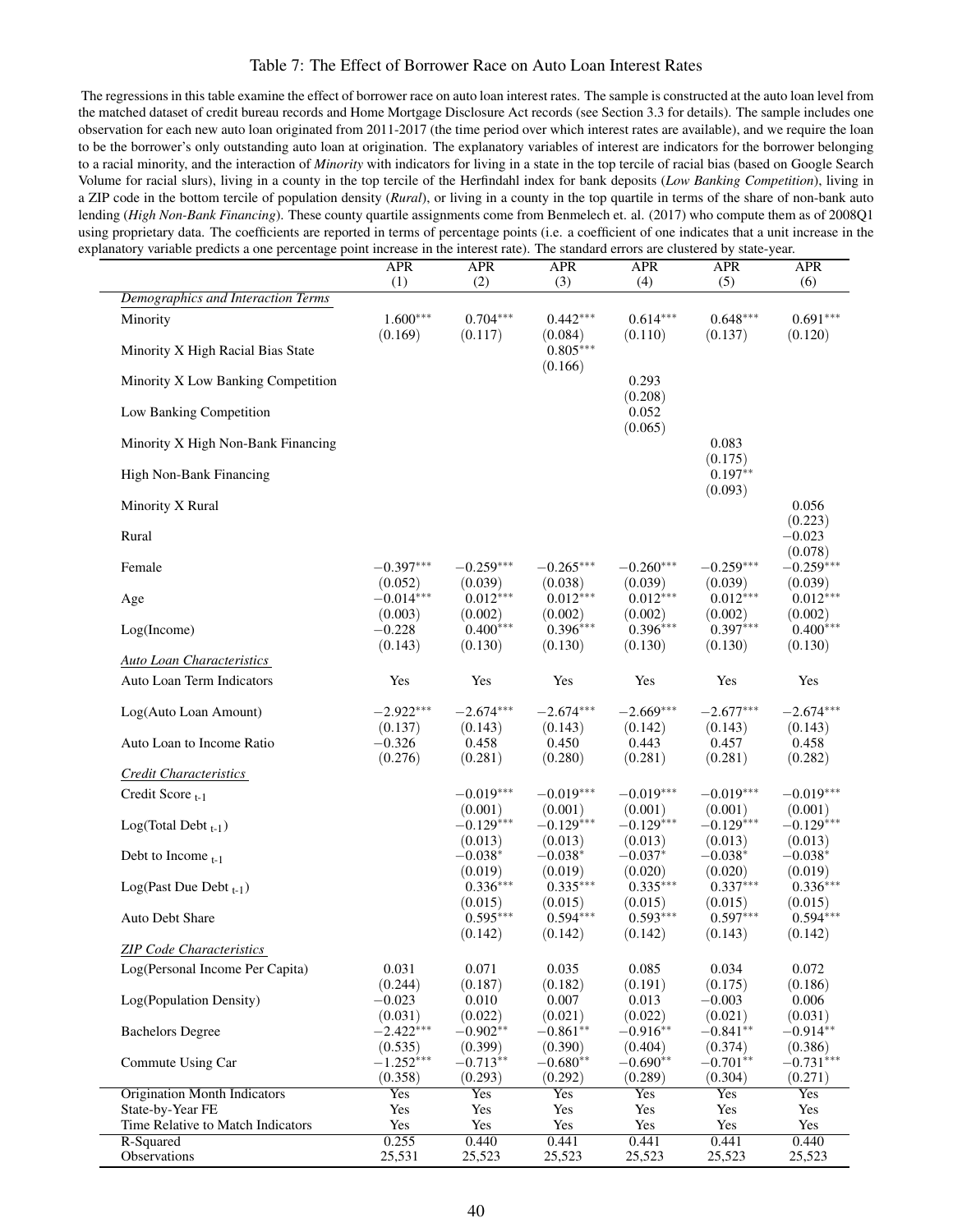#### Table 8: Borrower Race and Auto Loan Default Rates

The regressions in this table test whether borrower race affects the likelihood of auto loan default. The sample is constructed at the auto loan level from the matched dataset of credit bureau records and Home Mortgage Disclosure Act records (see Section 3.3 for details). The sample includes one observation for each new auto loan originated from 2011-2015 (the period over which we can compute both interest rates and our indicator for default). The auto loans are required to be originated after the match between the credit bureau and HMDA records, and the loan must be the borrower's only outstanding auto loan at origination. The outcome variable is an indicator for whether the borrower became 90 or more days delinquent on the loan during the year of origination or the following two calendar years. Column 1 shows the results for the full sample, and Columns 2 and 3 show the results for borrowers with subprime and prime credit scores, respectively. The coeffcients are reported in terms of percentage points (i.e. a coeffcient of one indicates that a unit increase in the explanatory variable predicts a one percentage point increase in the default rate). The standard errors are clustered by state-year. ÷.

|                                   | <b>Full Sample</b>       | Subprime Borrowers       | <b>Prime Borrowers</b>   |  |
|-----------------------------------|--------------------------|--------------------------|--------------------------|--|
|                                   | Auto Loan Default<br>(1) | Auto Loan Default<br>(2) | Auto Loan Default<br>(3) |  |
| Demographics                      |                          |                          |                          |  |
| Minority                          | $-0.237$                 | $-2.337**$               | 0.288                    |  |
|                                   | (0.397)                  | (1.125)                  | (0.345)                  |  |
| Female                            | 0.122                    | 0.619                    | $-0.081$                 |  |
|                                   | (0.216)                  | (1.118)                  | (0.132)                  |  |
| Age                               | $0.016*$                 | 0.020                    | 0.006                    |  |
|                                   | (0.009)                  | (0.049)                  | (0.008)                  |  |
| Log(Income)                       | $-0.601$                 | $-1.734$                 | $-0.514$                 |  |
|                                   | (0.450)                  | (1.847)                  | (0.378)                  |  |
| <b>Auto Loan Characteristics</b>  |                          |                          |                          |  |
| Auto Loan Term Indicators         | Yes                      | Yes                      | Yes                      |  |
| Log(Auto Loan Amount)             | $1.653***$               | 4.824**                  | $0.595*$                 |  |
|                                   | (0.436)                  | (2.104)                  | (0.358)                  |  |
| Auto Loan to Income Ratio         | $-1.697$                 | $-3.826$                 | $-0.564$                 |  |
|                                   | (1.045)                  | (4.028)                  | (0.902)                  |  |
| Auto Loan APR                     | 45.656***                | 72.553***                | 16.548***                |  |
|                                   | (6.616)                  | (15.369)                 | (5.820)                  |  |
| Credit Characteristics            |                          |                          |                          |  |
| Credit Score $_{t-1}$             | $-0.014***$              | $-0.060***$              | $-0.005**$               |  |
|                                   | (0.003)                  | (0.019)                  | (0.002)                  |  |
| Log(Total Debt $_{t-1}$ )         | $-0.309**$               | $-0.707*$                | $-0.035$                 |  |
|                                   | (0.145)                  | (0.408)                  | (0.068)                  |  |
| Debt to Income $_{t-1}$           | $0.261*$                 | $0.894*$                 | 0.032                    |  |
|                                   | (0.157)                  | (0.494)                  | (0.091)                  |  |
| Log(Past Due Debt $_{t-1}$ )      | $0.492***$               | 0.191                    | $0.224*$                 |  |
|                                   | (0.117)                  | (0.168)                  | (0.118)                  |  |
| Auto Debt Share                   | $2.890***$               | 6.579                    | 0.623                    |  |
|                                   | (1.064)                  | (4.255)                  | (0.604)                  |  |
| <b>ZIP Code Characteristics</b>   |                          |                          |                          |  |
| Log(Personal Income Per Capita)   | $-0.568$                 | $-3.414$                 | 0.085                    |  |
|                                   | (0.802)                  | (3.807)                  | (0.511)                  |  |
| Log(Population Density)           | $-0.001$                 | 0.260                    | $-0.049$                 |  |
|                                   | (0.099)                  | (0.431)                  | (0.054)                  |  |
| <b>Bachelors Degree</b>           | 0.123                    | 0.086                    | $-0.764$                 |  |
|                                   | (1.643)                  | (8.553)                  | (0.911)                  |  |
| Commute Using Car                 | $-0.492$                 | 13.956                   | $-3.155***$              |  |
|                                   | (2.176)                  | (8.669)                  | (1.539)                  |  |
| Origination Month Indicators      | Yes                      | Yes                      | Yes                      |  |
| State-by-Year FE                  | Yes                      | Yes                      | Yes                      |  |
| Time Relative to Match Indicators | Yes                      | Yes                      | Yes                      |  |
| R-Squared                         | 0.096                    | 0.173                    | 0.054                    |  |
| Observations                      | 10,509                   | 2,005                    | 8,480                    |  |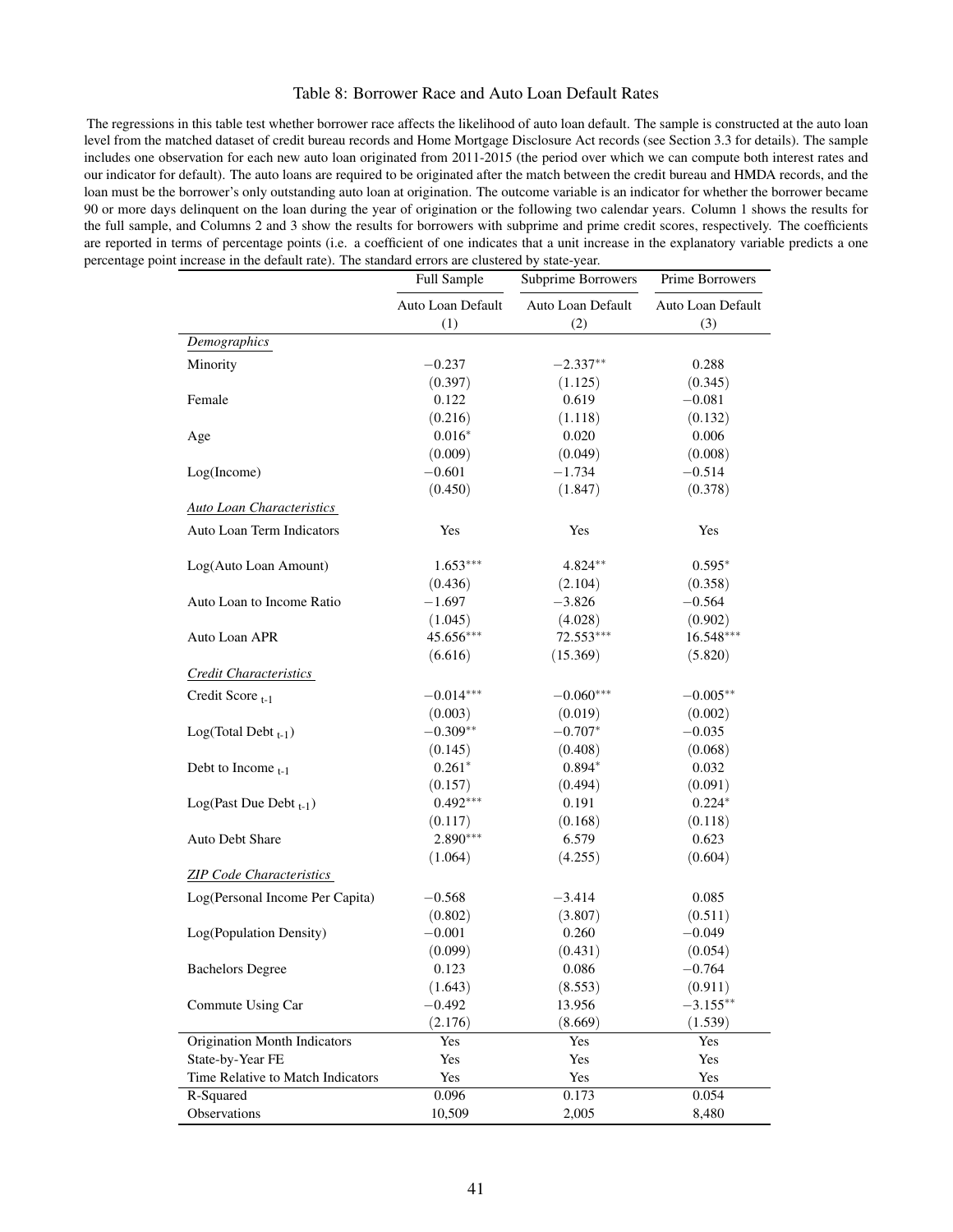#### Table 9: The 2013 CFPB Intervention and Racial Disparities in Auto Credit

This table examines the effect of the 2013 CFPB Intervention on racial disparities in auto loan interest rates and approval rates. Columns 1-3 examine the interest rates on auto loans from our Credit Bureau/HMDA Matched Panel that were originated from 2011-2017 (the time period over which interest rates are available). The explanatory variables of interest are indicators for the person belonging to a racial minority, and the interaction of *Minority* with indicators for the application occurring in 2014 or later (*Post*), for the person living in a county in the top quartile of non-bank auto lending share (*High Non-Bank Financing*), and for the person living in a state in the top tercile of racial bias based on Google Search Volume for racial slurs (*High Racial Bias State*). Column 1 presents a differences-in-differences test for whether the CFPB intervention affected the additional interest minorities' are charged on auto loans, and Columns 2 and 3 present triple-differences tests for whether the CFPB intervention had a larger effect in certain areas (note that several of the interaction terms are subsumed by the State-by-Year FE). Columns 4-6 present similar tests examining the effect of the CFPB intervention on auto credit approval. In these tests, the outcome variable is an indicator for the person successfully opening a new auto loan, and the sample includes all person-years in our data in which individuals apply for auto loans from 2011-2017. The control variables included in the tests in this table are the same as those reported in previous tables. The coeffcients are reported in terms of percentage points (i.e. a coeffcient of one indicates that a unit increase in the explanatory variable predicts a one percentage point increase in the APR, or in the probability of credit approval). The standard errors are clustered by state-year.

|                                           | Outcome $Var = Auto Loan APR$ |            |            | Outcome Var = Credit Approval (Auto) |             |             |
|-------------------------------------------|-------------------------------|------------|------------|--------------------------------------|-------------|-------------|
|                                           | (1)                           | (2)        | (3)        | (4)                                  | (5)         | (6)         |
| Minority                                  | $0.838***$                    | $0.614***$ | $0.538***$ | $-1.813***$                          | $-2.097***$ | $-1.118*$   |
|                                           | (0.132)                       | (0.205)    | (0.135)    | (0.491)                              | (0.544)     | (0.605)     |
| Minority X Post                           | $-0.490***$                   | $-0.156$   | $-0.401**$ | 0.607                                | $1.451*$    | 0.951       |
|                                           | (0.163)                       | (0.233)    | (0.175)    | (0.618)                              | (0.751)     | (0.730)     |
| Minority X Post X High Non-Bank Financing |                               | $-0.625**$ |            |                                      | $-1.526$    |             |
|                                           |                               | (0.293)    |            |                                      | (1.073)     |             |
| Minority X High Non-Bank Financing        |                               | $0.401*$   |            |                                      | 0.552       |             |
|                                           |                               | (0.242)    |            |                                      | (0.811)     |             |
| Post X High Non-Bank Financing            |                               | 0.021      |            |                                      | $-0.739$    |             |
|                                           |                               | (0.150)    |            |                                      | (0.541)     |             |
| High Non-Bank Financing                   |                               | 0.139      |            |                                      | $-0.269$    |             |
|                                           |                               | (0.109)    |            |                                      | (0.389)     |             |
| Minority X Post X High Racial Bias State  |                               |            | $-0.312$   |                                      |             | $-1.085$    |
|                                           |                               |            | (0.307)    |                                      |             | (1.149)     |
| Minority X High Racial Bias State         |                               |            | $0.950***$ |                                      |             | $-2.270***$ |
|                                           |                               |            | (0.238)    |                                      |             | (0.862)     |
| <b>Individual Controls</b>                | Yes                           | Yes        | Yes        | Yes                                  | Yes         | Yes         |
| Auto Loan Characteristics                 | Yes                           | Yes        | Yes        |                                      |             |             |
| <b>ZIP Code Controls</b>                  | Yes                           | Yes        | Yes        | Yes                                  | Yes         | Yes         |
| Origination Month Indicators              | Yes                           | Yes        | Yes        |                                      |             |             |
| State-by-Year FE                          | Yes                           | Yes        | Yes        | Yes                                  | Yes         | Yes         |
| Time Relative to Match Indicators         | Yes                           | Yes        | Yes        | Yes                                  | Yes         | Yes         |
| R-Squared                                 | 0.398                         | 0.398      | 0.399      | 0.057                                | 0.057       | 0.057       |
| Observations                              | 25,523                        | 25,523     | 25,523     | 130,867                              | 130,867     | 130,867     |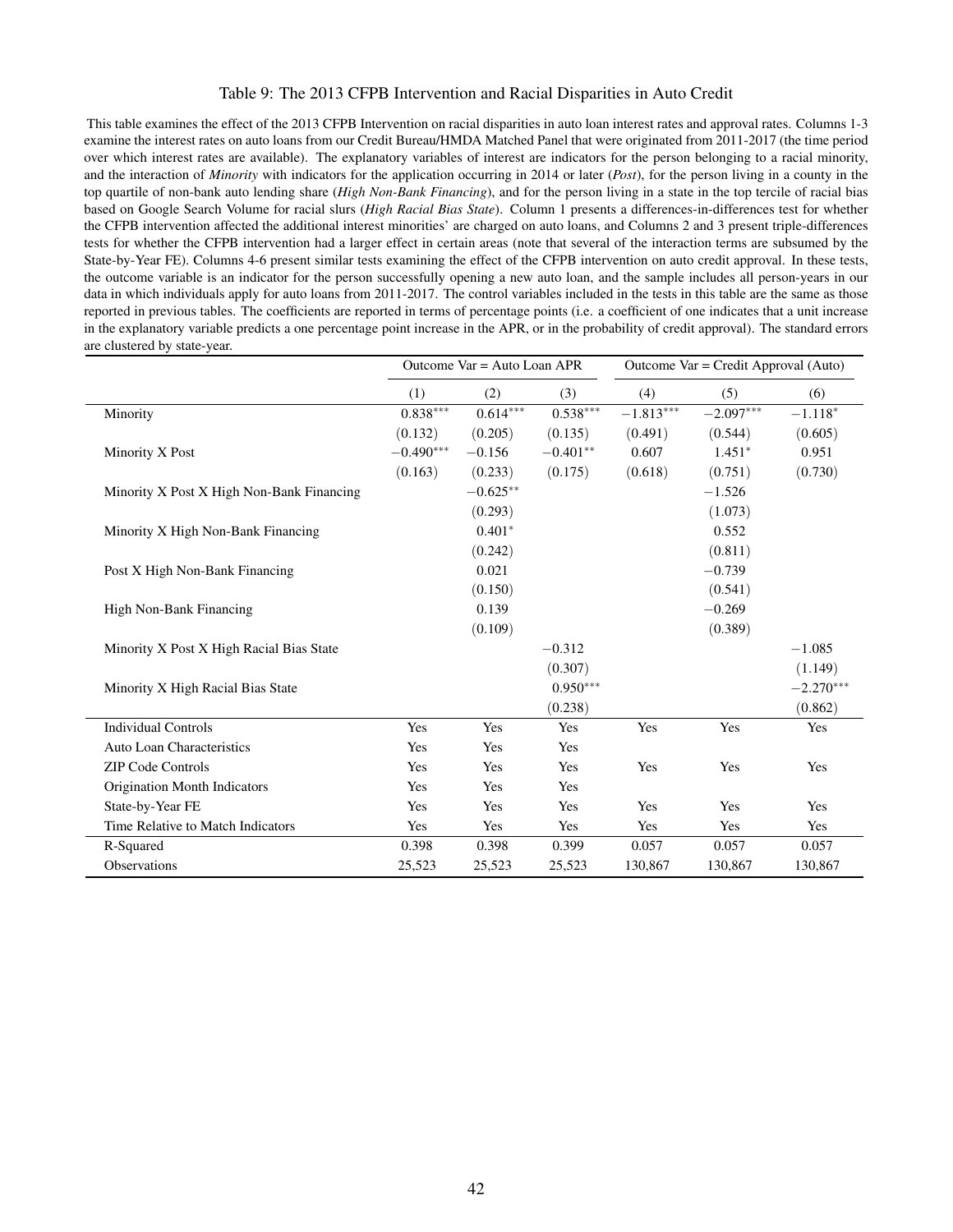

#### Figure 1

### Auto Lending Discrimination and Racial Biases

This figure plots our point estimates of the reduction in auto loan approval rates that minorities face in each U.S. state against the prevalence of racial biases in the state measured using the Google Search Volume for racial slurs (following Stephens-Davidowitz (2014)). The point estimates come from a regression of auto loan approval on controls, similar to the regression reported in Column 2 of Table 4, except that the *Minority* indicator is interacted with indicators for each state and the District of Columbia. We require that our sample contains at least 25 minority applications in a state in order to report the *Statei X Minority* coeffcient estimate (excludes 6 states with small minority populations). The size of the circle plotted for each state is proportional to the number of minority applications in the state. Each state is weighted by the number of minority applications when computing the best ft line in the plot, and the correlation between the *Statei X Minority* coefficient and the *Racial Slur GSV*, which is -0.49 (p-value = 0.001).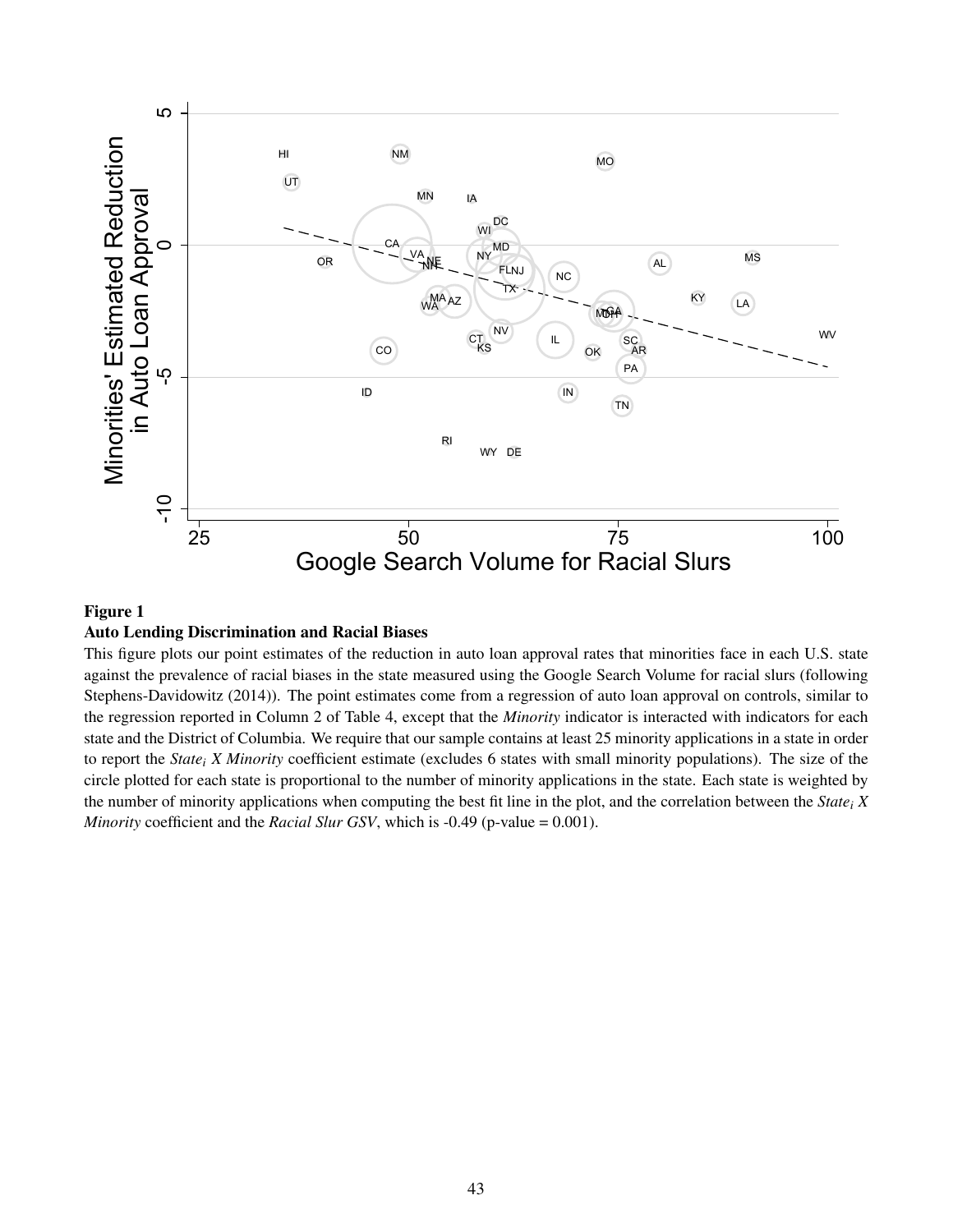

#### Figure 2

#### Where is the Evidence of Auto Lending Discrimination Strongest?

This fgure presents a map categorizing U.S. states based on whether we fnd statistically signifcant evidence that minorities face reduced access to auto credit in the state. Our estimates of whether minorities face reduced access to credit come from a regression of auto loan approval on controls, similar to the regression reported in Column 2 of Table 4, except that the *Minority* indicator is interacted with indicators for each state and the District of Columbia. We require that our sample contains at least 25 minority applications in a state in order to make any inferences about discrimination in the state based on the *State<sub>i</sub> X Minority* coefficient (this excludes 6 states with small minority populations). In the states shaded black, we find statistically significant evidence (p-value  $\leq 0.1$ ) that minorities face a reduced auto loan approval rate. In the dark gray states, we fnd negative but statistically insignifcant *Statei X Minority* coeffcients, and in the light gray states we fnd positive coeffcients.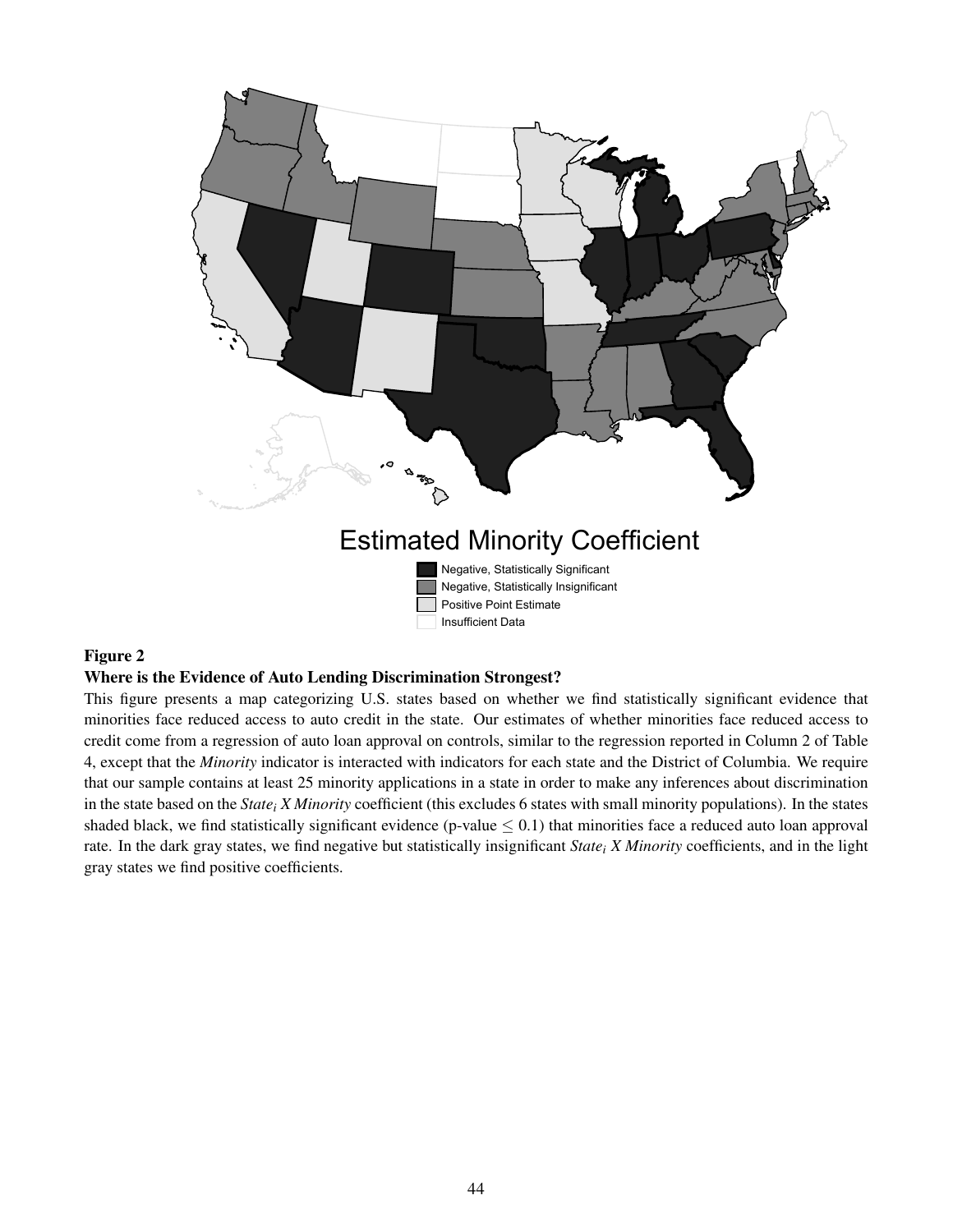$-$ .000 $-$  . The contract of  $-$  . The contract of  $-$  . The contract of  $-$  . The contract of  $-$  . The contract of  $-$ Additional APR Paid by Minorities<br>005 0 005 01 015 02 Additional APR Paid by Minorities<br>
05 005 01<br>
05 005 01<br>
<br>
Additional APR Paid by Minorities<br>
Additional APR Paid by Minorities<br>
05 01<br>
05 01<br>
05 01<br>
05 01<br>
05 01<br>
05 01<br>
05 01<br>
05 01<br>
05 01<br>
05 01 2011 2013 2015 2017 High Non-Bank Financing Share Areas  $C$ FPB Intervention  $\begin{bmatrix} 1 & 1 \end{bmatrix}$   $\begin{bmatrix} 2 & 1 \end{bmatrix}$   $\begin{bmatrix} 1 & 1 \end{bmatrix}$   $\begin{bmatrix} 1 & 1 \end{bmatrix}$   $\begin{bmatrix} 1 & 1 \end{bmatrix}$ -.005 Additional APR Paid by Minorities<br>Canaditional APR Paid by Minorities **EXAMPLARE PAID AND REPORT OF PER INSTRUMENTANCE AND REPORT OF A SCRIPTION**<br> **ACCRECIATION**<br>
CONTROLLER CONTROLLER CONTROLLER<br>
CONTROLLER CONTROLLER CONTROLLER CONTROLLER CONTROLLER CONTROLLER CONTROLLER CONTROLLER CONTROL 2011 2013 2015 2017 Low Non-Bank Financing Share Areas

# Figure 3

# The 2013 CFPB Intervention and Racial Disparities in Auto Loan Interest Rates

This fgure shows estimates of the additional interest (APR) minorities pay on auto loans each year from 2011-2017. The left (right) plot shows estimates for minorities living in areas where a high (low) share of loans are fnanced by non-bank lenders. Each set of point estimates comes from a regression of interest rates on the full set of individual, loan, and ZIP code level controls, similar to the regression in Column 2 of Table 7, except that the *Minority* indicator is interacted with indicators for each year. The plots show these *Minority X Year* coefficient estimates and 90% confidence intervals. Over the course of 2013, the Consumer Financial Protection Bureau signaled to indirect auto lenders (primarily non-bank lenders) that it would increase its efforts to hold them accountable for discrimination in the interest rates they charge. The CFPB signaled this intent with a Bulletin in March of 2013, and especially with its frst major enforcement action against a large indirect auto lender (Ally Financial) in December of 2013. The vertical line in the plots denotes the cutoff between the pre (2011-2013) and post (2014-2017) periods we use to examine the effect of heightened CFPB scrutiny on lending discrimination.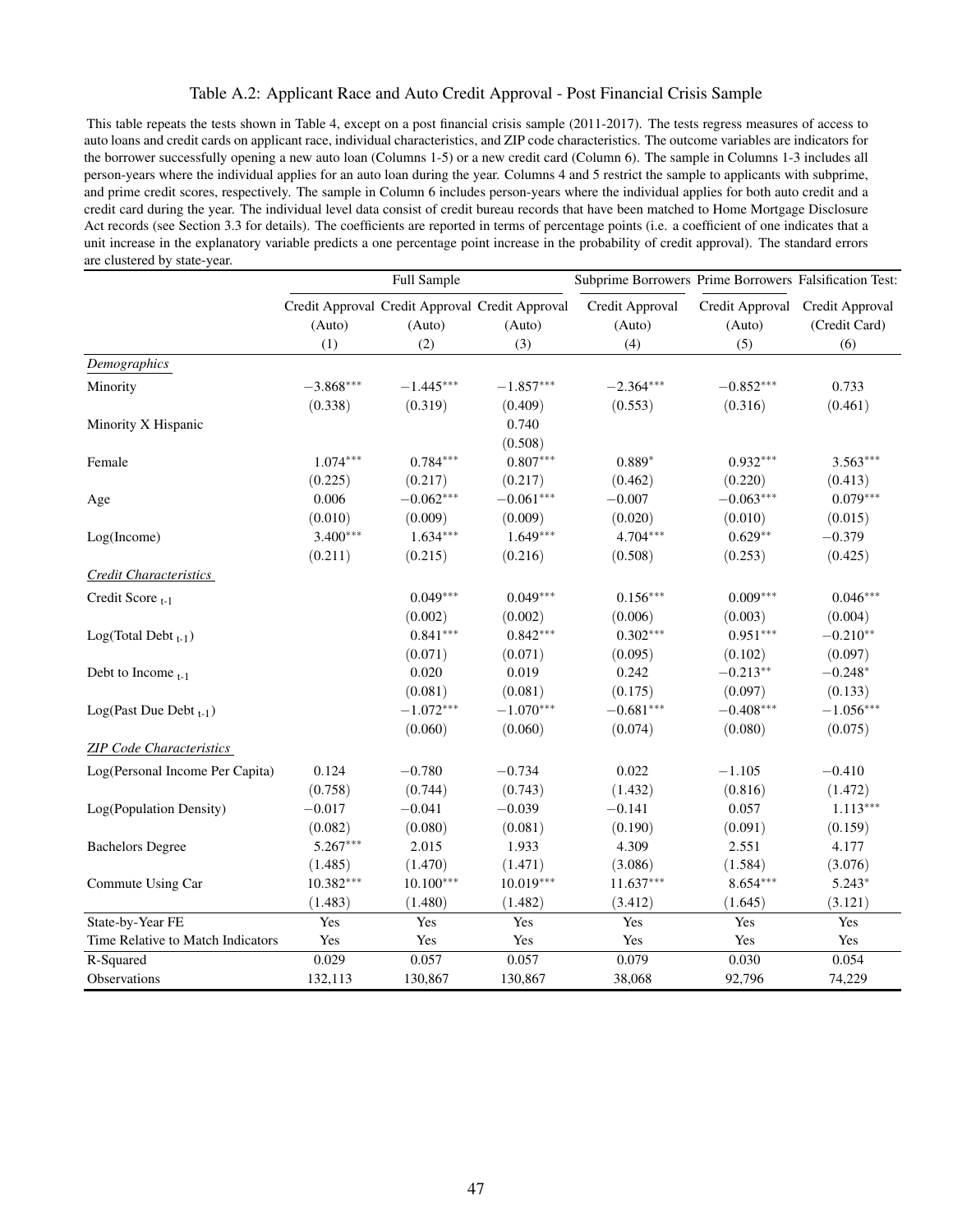## Table A.3: Borrower Race and Auto Loan Interest Rates – Quantile Regressions

The quantile regressions in this table estimate the effect of borrower race at the 75th percentile of auto loan interest rates. The sample of auto loans is constructed from the Credit Bureau/HMDA Matched Panel, and has an observation for each new auto loan originated from 2011-2017 (the time period over which interest rates are available). We require the loan to be the borrower's only auto loan at origination, so that loan characteristics can be accurately measured. To make our sample more similar to Charles, Hurst, and Stephens (2008), these tests focus on only White and Black borrowers. The coeffcients are reported in terms of percentage points (i.e. a coeffcient of one indicates that a unit increase in the explanatory variable predicts a one percentage point increase in the interest rate).

|                                   | APR 75th Percentile | APR 75th Percentile | APR 75th Percentile |
|-----------------------------------|---------------------|---------------------|---------------------|
|                                   | (1)                 | (2)                 | (3)                 |
| Demographics                      |                     |                     |                     |
| <b>Black</b>                      | $1.004***$          | 1.387***            | 2.785***            |
|                                   | (0.164)             | (0.183)             | (0.234)             |
| Female                            | $-0.281***$         | $-0.307***$         | $-0.515***$         |
|                                   | (0.063)             | (0.056)             | (0.087)             |
| Age                               | $0.012***$          | $-0.006**$          | $-0.013***$         |
|                                   | (0.002)             | (0.002)             | (0.003)             |
| Log(Income)                       | $0.594***$          | $0.667***$          | 0.114               |
|                                   | (0.149)             | (0.159)             | (0.169)             |
| <b>Auto Loan Characteristics</b>  |                     |                     |                     |
| Auto Loan Term Indicators         | Yes                 | Yes                 | Yes                 |
| Log(Auto Loan Amount)             | $-2.622***$         | $-2.870***$         | $-3.118***$         |
|                                   | (0.157)             | (0.157)             | (0.162)             |
| Auto Loan to Income Ratio         | $0.739**$           | $0.550**$           | 0.488               |
|                                   | (0.300)             | (0.269)             | (0.367)             |
| <b>Credit Characteristics</b>     |                     |                     |                     |
| Credit Score <sub>t-1</sub>       | $-0.019***$         |                     |                     |
|                                   | (0.000)             |                     |                     |
| $Log(Total Debt_{t-1})$           | $-0.186***$         | $-0.310***$         |                     |
|                                   | (0.027)             | (0.023)             |                     |
| Debt to Income $_{t-1}$           | $-0.000$            | $0.144***$          |                     |
|                                   | (0.029)             | (0.022)             |                     |
| Log(Past Due Debt $_{t-1}$ )      | $0.598***$          | $0.943***$          |                     |
|                                   | (0.030)             | (0.022)             |                     |
| Auto Debt Share                   | $0.647***$          | $0.648***$          |                     |
|                                   | (0.103)             | (0.164)             |                     |
| <b>ZIP Code Characteristics</b>   |                     |                     |                     |
| Log(Personal Income Per Capita)   | $0.545**$           | $0.617***$          | $0.431***$          |
|                                   | (0.217)             | (0.129)             | (0.155)             |
| Log(Population Density)           | 0.020               | 0.018               | $-0.017$            |
|                                   | (0.021)             | (0.018)             | (0.034)             |
| <b>Bachelors Degree</b>           | $-1.360***$         | $-2.234***$         | $-2.608***$         |
|                                   | (0.409)             | (0.342)             | (0.348)             |
| Commute Using Car                 | $-0.826$            | $-0.556$            | $-0.974**$          |
|                                   | (0.528)             | (0.654)             | (0.383)             |
| Origination Month Indicators      | Yes                 | Yes                 | Yes                 |
| State-by-Year FE                  | Yes                 | Yes                 | Yes                 |
| Time Relative to Match Indicators | Yes                 | Yes                 | Yes                 |
| Pseudo R-Squared                  | 0.308               | 0.273               | 0.177               |
| Observations                      | 22,850              | 22,850              | 22,850              |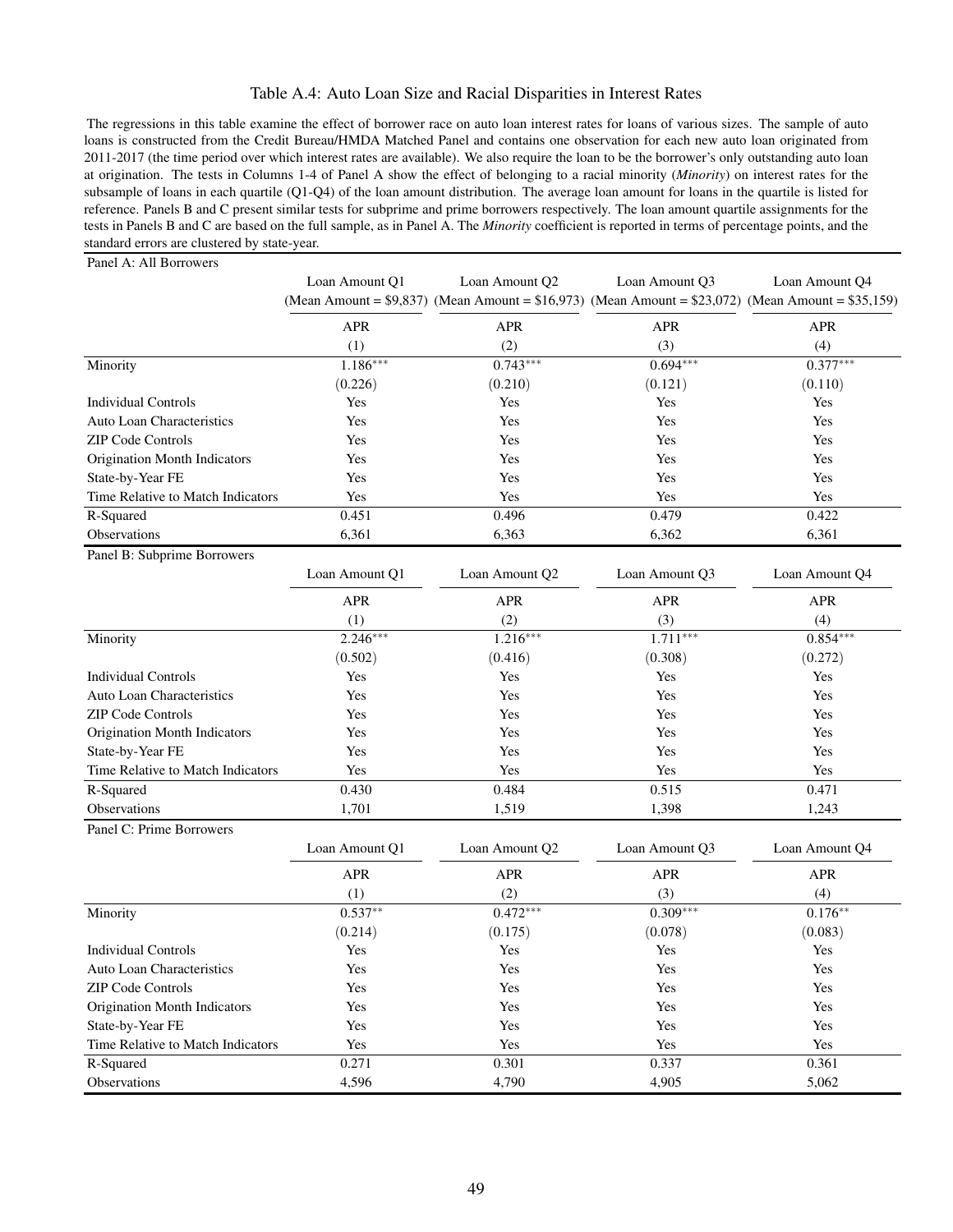# Appendix B — Back-of-the-Envelope Calculations

In this Appendix, we use two approaches to estimate the total number of minority auto loan applicants who fail to secure loans each year, that they would have received if they were White (*MinoritiesDeniedPerYear* ). In each approach, we estimate this number by multiplying an estimate of the total number of minorities applying for auto loans per year (*YearlyMinorityApps*) by the reduction in their probability of approval due to discrimination. This reduction in credit approval rates is already estimated by the coeffcient on *Minority* in Column 2 of Table 4, which we refer to as *MinorityCoeffcient*. The two approaches differ only in how they estimate *YearlyMinorityApps*. The frst approach is simple and naive, whereas the second approach is data-driven and produces the estimates we reference in the paper. Below we describe the two approaches, and how they may over or underestimate *MinoritiesDeniedPerYear*.

# B.1 Naive Estimate of the Number of Applicants Denied Credit Each Year Due to **Discrimination**

In this approach, we take the average number of borrowers applying for auto loans each year in our  $1\%$  sample of credit bureau data, and multiply it by 100 to estimate the number of U.S. residents with a credit history that apply for auto loans each year. We then make the naive assumption that Black and Hispanic borrowers apply for auto loans exactly as often as other borrowers. Using this assumption, we estimate *YearlyMinorityApps* by multiplying the number of auto loan applications per year by the fraction of the U.S. population that is Black and/or Hispanic (approximately 29% according to the 2010 Census). We then obtain an estimate of the number of minority applicants denied auto loans each year due to discrimination, by multiplying *YearlyMinorityApps* by the 1.5 percentage point *MinorityCoeffcient* from Table 4.

On average, there are 338,972 borrowers applying for auto loans each year in our credit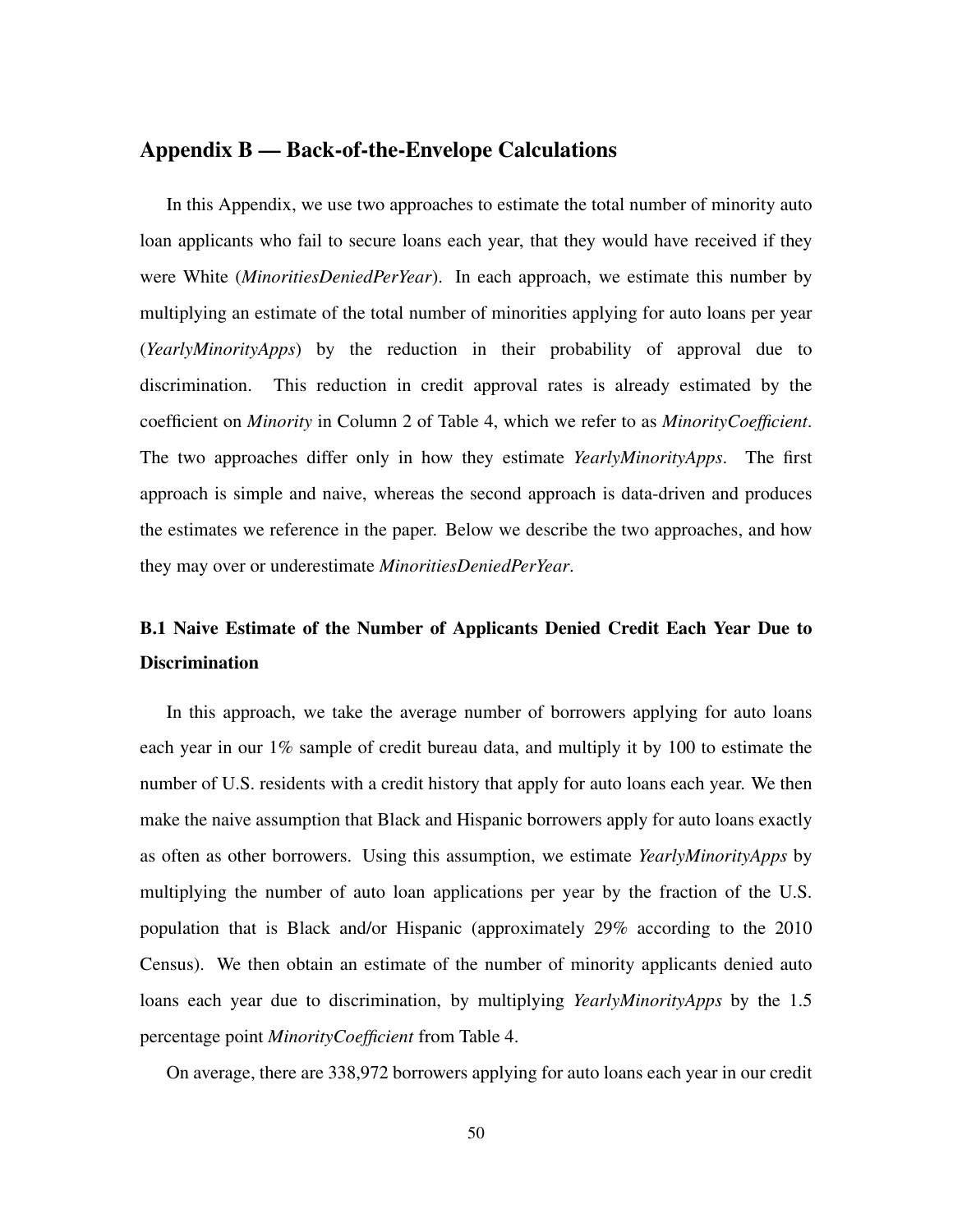bureau data. Therefore,

Estimate of *YearlyMinorityApps* =  $338,972 \times 100 \times 0.29 = 9,830,188$ **Estimate of** *MinoritiesDeniedPerYear* =  $9,830,188 \times 0.015 = 147,453$ 

# B.2 Data-Driven Estimate of the Number of Applicants Denied Credit Each Year Due to Discrimination

#### B.2.1 Estimate the Number of Minority Auto Loan Applicants Per Year

First, note that we only observe auto loan applicants race in our fnal dataset, the Credit Bureau/HMDA Matched Panel. Therefore, we need to walk through the fltering process that determines which auto loan applications end up in our fnal dataset. Understanding the flters allows us to estimate the percentage of all auto loan applications by minorities in the United States that end up in our fnal dataset (call this fraction *FFinal*).

Let us consider the fltering process for a randomly selected minority borrower-year from 2005-2017 during which the borrower applied for auto credit (call this borroweryear *TargetApp*). To make it into our fnal dataset, *TargetApp* must make it through three sequential flters: making it into our 1% credit bureau sample, belonging to a borrower who is a candidate to be matched to the HMDA data, and being successfully matched to the HMDA data. We refer to the probabilities that *TargetApp* makes it through these three flters as *FCreditBureau*, *FMatchCandidate*, and *FMatched*, respectively. Therefore, the probability that *TargetApp* makes it into our matched dataset is:

 $F_{Final} = F_{Credit Bureau} \times F_{MatchC and *k*}$ 

### Filter 1: Credit Bureau Sample

The probability that *TargetApp* appears in our credit bureau sample (*FCreditBureau*) should be 1%, because these data are a 1% sample of all U.S. Residents with a credit history and Social Security number.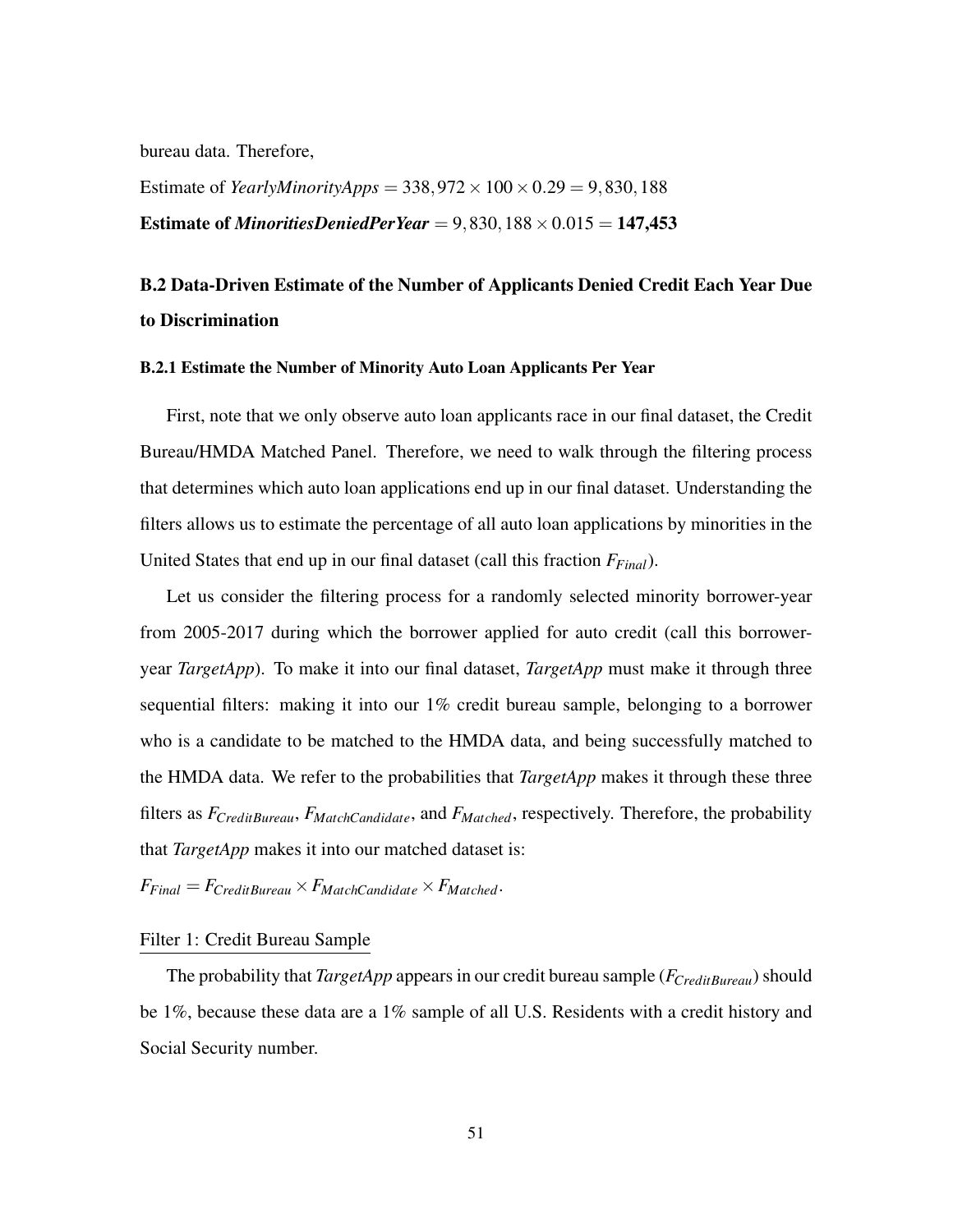#### Filter 2: Must Belong to a Candidate for the Match to HMDA

In order to be a candidate for the match to HMDA, the borrower from *TargetApp* must take out a mortgage between 2010 and 2016, and the mortgage must ft the following requirements:

1) Must be borrowers only frst lien mortgage at the time of origination.

2) Person must live in an MSA directly following the mortgage origination.

3) Person must be the only applicant on the mortgage loan.

Fortunately, because we have the 1% sample of credit bureau data, we can calculate the probability that a randomly selected borrower-year during which the borrower applies for auto credit, belongs to a borrower who takes out this type of mortgage between 2010 and 2016. Using the credit bureau data, we calculate this probability (based on all auto loan applicants) to be 8.77%, which we use as our estimate of *FMatchCandidate* (the probability for minority applicants).

It is important to note that this approach assumes that minority auto loan applicants are just as likely as White applicants to take out a home purchase or refnance loan on their own (no co-applicant), for their primary residence located in an MSA. Based on our summary statistics showing that, even within the matched sample of homeowners, minorities have lower credit scores on average, we would expect minority auto loan applicants to be less likely to become this type of homeowner than White applicants. Therefore,  $F_{MatchCandidate}$ likely overstates the probability that the minority borrower from *TargetApp* is a candidate for the match to HMDA. This overstatement of *FMatchCandidate* would bias our estimate of *FFinal* upwards, which would in turn bias our fnal estimate of the total number of minority applicants denied credit downwards (making it conservative).

# Filter 3: Candidate Must be Successfully Matched to HMDA

For the borrower from *TargetApp* to be in the fnal matched dataset, a mortgage they take out ftting the match criteria must actually be successfully matched to HMDA. The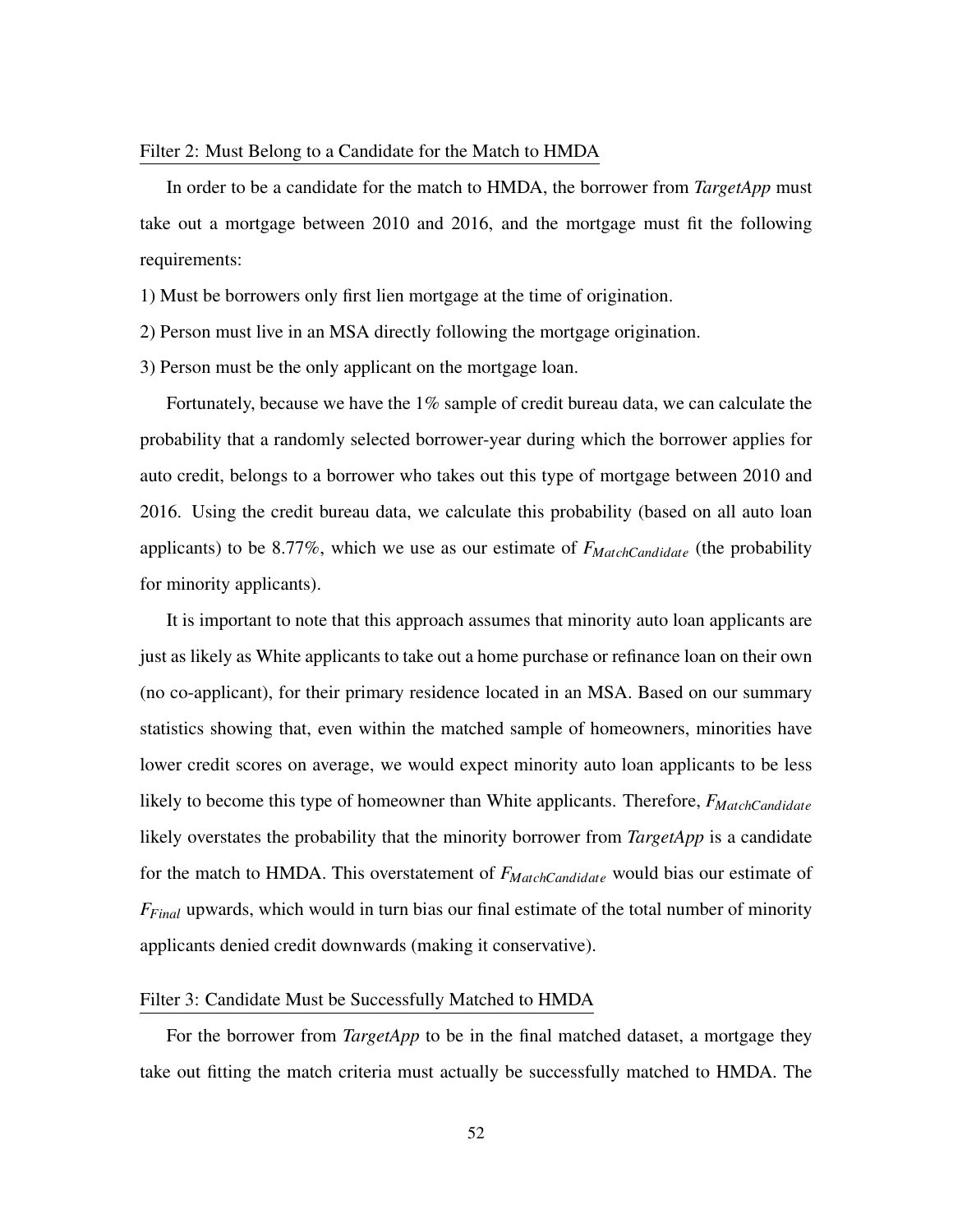probability of a credit bureau mortgage that fts the match criteria being successfully matched to HMDA is calculated in the summary statistics describing the match in Table 1, and is 68.82%. This approach assumes that minorities mortgages are just as likely to be matched as White borrowers, and this assumption is supported by the results in Table 2 showing that race does not affect the likelihood of being matched. Therefore, 68.82% should be an accurate estimate of *FMatched*.

### Estimate *YearlyMinorityApps*

Based on the flters described above, the probability that *TargetApp* makes it into our fnal matched dataset is:

$$
F_{Final} = F_{CreditBureau} \cdot F_{MatchCandidate} \cdot F_{Matched}
$$

$$
= 0.01 \times 0.0877 \times 0.6882
$$

$$
= 0.0006036
$$

Therefore, we can estimate the total number of minority auto loan applications per year as the number of them in our sample per year, multiplied by  $1/F_{Final}$ . Based on the summary statistics in Table 3, our sample contains 42,565 minority auto loan applicant-years from 2005-2017, i.e. 3,274 applications per year. Therefore,

Estimate of *YearlyMinorityApps* =  $\frac{3,274}{0.0006036}$  = 5,424,122

#### B.2.2 Calculate the Final Estimate

We use the data-driven estimate of the number of minorities applying for auto credit each year, and the reduction in loan approval rates that minorities face, to estimate the number of minority applicants denied auto credit each year due to discrimination.

## **Estimate of** *MinoritiesDeniedPerYear* =  $5,424,122 \times 0.015 = 81,362$

It is important to note that we are assuming that *MinorityCoeffcient* is based on a representative sample of minority auto loan applicants. However, the sample of applicants from our matched dataset are homeowners (or soon-to-be homeowners), and are likely of